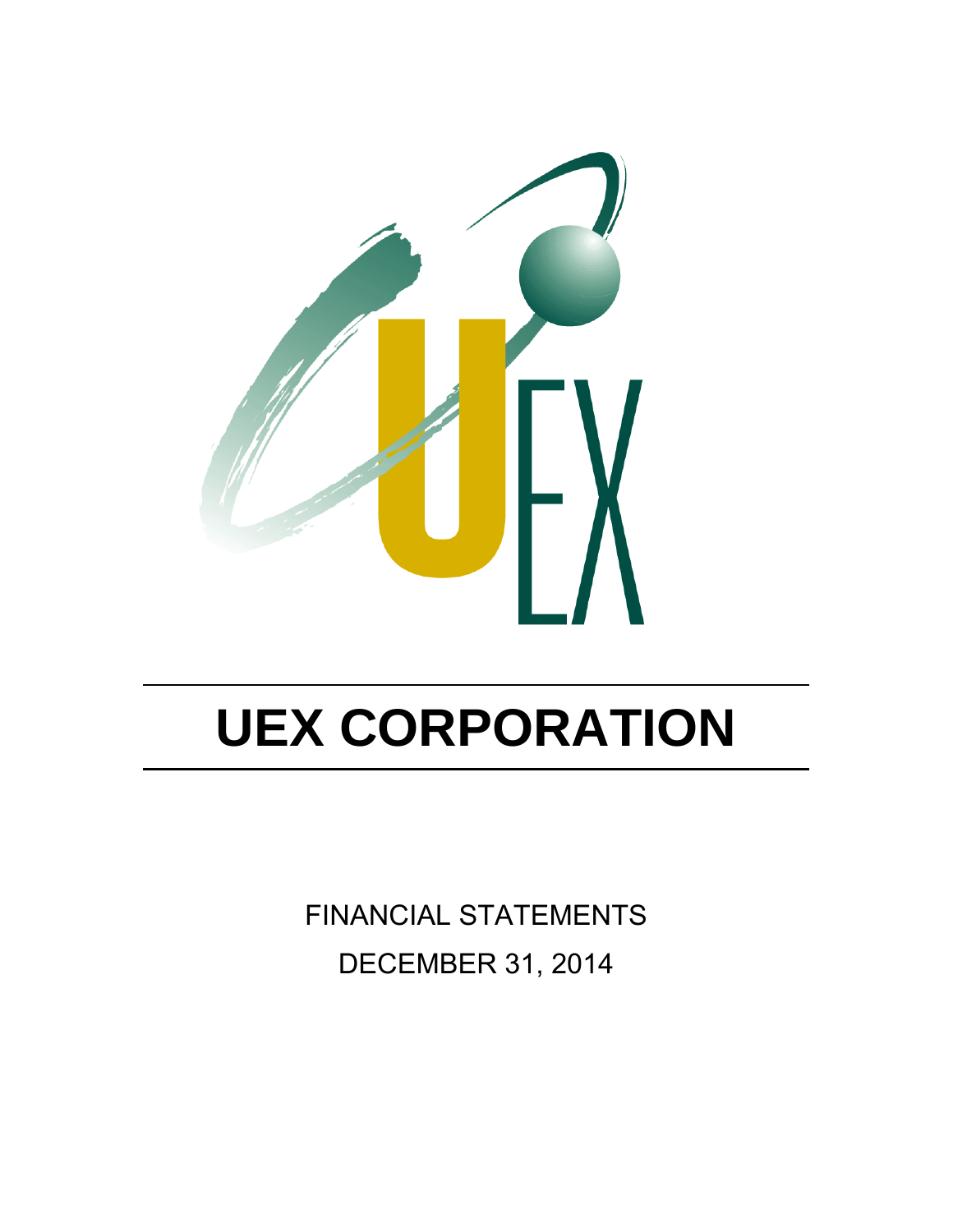

**KPMG LLP Chartered Accountants** PO Box 10426 777 Dunsmuir Street Vancouver BC V7Y 1K3 Canada

Telephone (604) 691-3000 Fax (604) 691-3031 Internet www.kpmg.ca

# **INDEPENDENT AUDITORS' REPORT**

To the Shareholders of UEX Corporation

We have audited the accompanying financial statements of UEX Corporation, which comprise the balance sheets as at December 31, 2014 and December 31, 2013, the statements of operations and comprehensive loss, changes in equity and cash flows for the years then ended, and notes, comprising a summary of significant accounting policies and other explanatory information.

# *Management's Responsibility for the Financial Statements*

Management is responsible for the preparation and fair presentation of these financial statements in accordance with International Financial Reporting Standards, and for such internal control as management determines is necessary to enable the preparation of financial statements that are free from material misstatement, whether due to fraud or error.

# *Auditors' Responsibility*

Our responsibility is to express an opinion on these financial statements based on our audits. We conducted our audits in accordance with Canadian generally accepted auditing standards. Those standards require that we comply with ethical requirements and plan and perform the audit to obtain reasonable assurance about whether the financial statements are free from material misstatement.

An audit involves performing procedures to obtain audit evidence about the amounts and disclosures in the financial statements. The procedures selected depend on our judgment, including the assessment of the risks of material misstatement of the financial statements, whether due to fraud or error. In making those risk assessments, we consider internal control relevant to the entity's preparation and fair presentation of the financial statements in order to design audit procedures that are appropriate in the circumstances, but not for the purpose of expressing an opinion on the effectiveness of the entity's internal control. An audit also includes evaluating the appropriateness of accounting policies used and the reasonableness of accounting estimates made by management, as well as evaluating the overall presentation of the financial statements.

We believe that the audit evidence we have obtained in our audits is sufficient and appropriate to provide a basis for our audit opinion.

# *Opinion*

In our opinion, the financial statements present fairly, in all material respects, the financial position of UEX Corporation as at December 31, 2014 and December 31, 2013, and its financial performance and its cash flows for the years then ended in accordance with International Financial Reporting Standards**.**

 $k$ *PMG*  $\mu$ 

Chartered Accountants March 17, 2015 Vancouver, Canada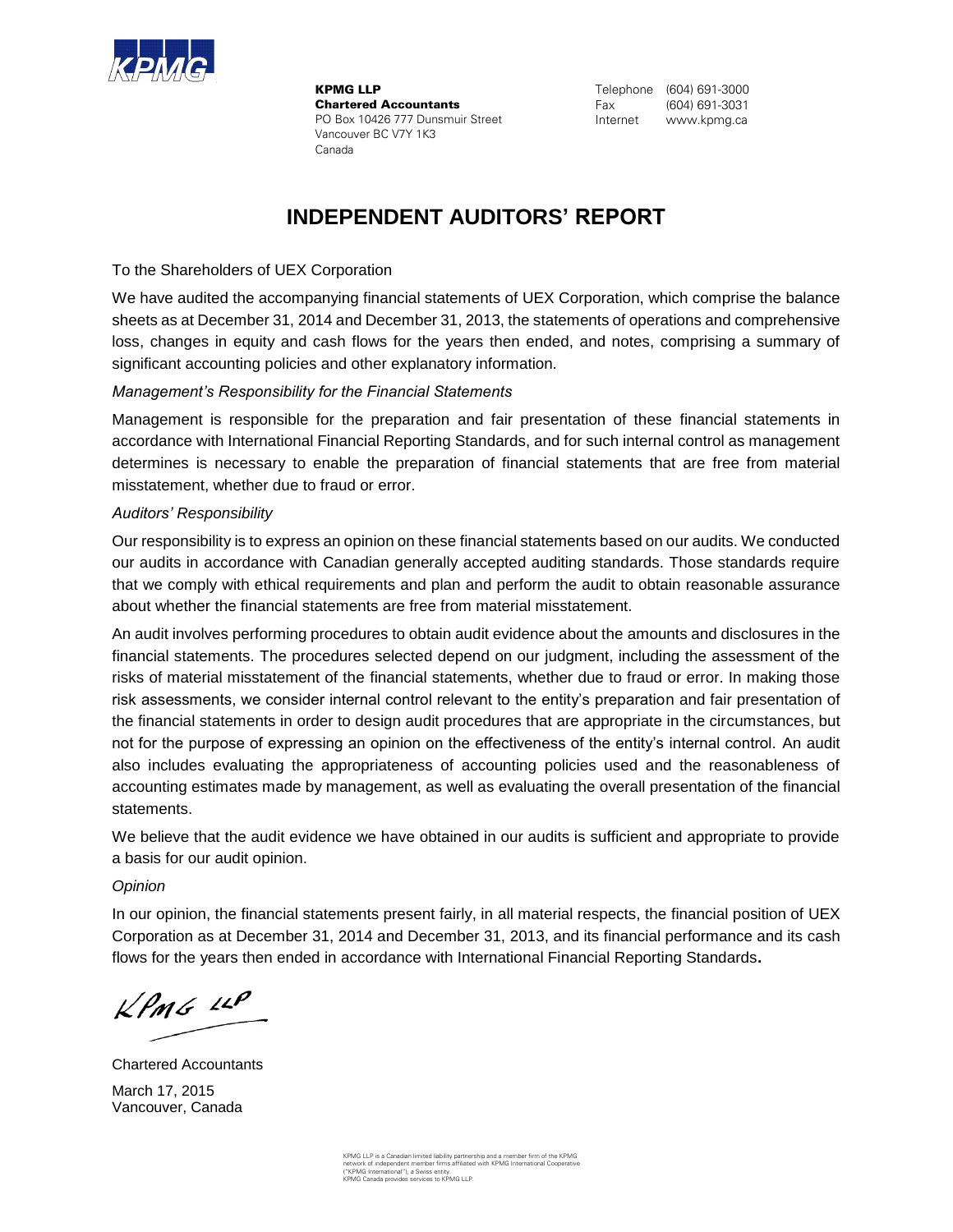Balance Sheets

As at December 31, 2014 and 2013



|                                                                                                                                  | <b>Notes</b>                               | 2014                          | 2013                        |
|----------------------------------------------------------------------------------------------------------------------------------|--------------------------------------------|-------------------------------|-----------------------------|
| <b>Assets</b>                                                                                                                    |                                            |                               |                             |
| <b>Current assets</b>                                                                                                            |                                            |                               |                             |
| Cash and cash equivalents                                                                                                        | 3                                          | \$<br>9,321,596               | 9,321,916<br>\$             |
| Amounts receivable                                                                                                               | 4                                          | 141,170                       | 143,558                     |
| Prepaid expenses                                                                                                                 | 5                                          | 106,540                       | 142,578                     |
|                                                                                                                                  |                                            | 9,569,306                     | 9,608,052                   |
| <b>Non-current assets</b>                                                                                                        |                                            |                               |                             |
| Equipment                                                                                                                        | 6                                          | 111,885                       | 125,031                     |
| Mineral properties                                                                                                               | $\overline{7}$                             | 155,240,363                   | 164,106,221                 |
| Investments                                                                                                                      | $7(v)$ , 8, 14                             | 22,187                        | 31,733                      |
| <b>Total assets</b>                                                                                                              |                                            | \$164,943,741                 | \$173,871,037               |
| <b>Current liabilities</b><br>Accounts payable and other liabilities<br><b>Non-current liabilities</b><br>Deferred tax liability | 9<br>10                                    | \$<br>1,322,439<br>10,063,649 | \$<br>220,634<br>13,376,478 |
|                                                                                                                                  |                                            |                               |                             |
| <b>Total liabilities</b>                                                                                                         |                                            | 11,386,088                    | 13,597,112                  |
| Shareholders' equity                                                                                                             |                                            |                               |                             |
| Share capital                                                                                                                    | 11(b)                                      | 177,542,611                   | 175,316,661                 |
| Share-based payments reserve                                                                                                     | 11(c)                                      | 2,787,954                     | 4,585,900                   |
| Accumulated other comprehensive income (loss)<br>Deficit                                                                         |                                            | (9,082)<br>(26, 763, 830)     | (19,628,636)                |
|                                                                                                                                  |                                            | 153,557,653                   | 160,273,925                 |
|                                                                                                                                  |                                            |                               |                             |
| Total liabilities and shareholders' equity                                                                                       |                                            | \$164,943,741                 | \$173,871,037               |
| Nature and continuance of operations<br>Commitments<br>Subsequent events                                                         | 1<br>7(iv), 7(v), 12, 17(b)<br>7(v), 9, 12 |                               |                             |

See accompanying notes to the financial statements.

Approved on behalf of the Board and authorized for issue on March 17, 2015.

**Roger M. Lemaitre Emmet A. McGrath** 

DirectorDirector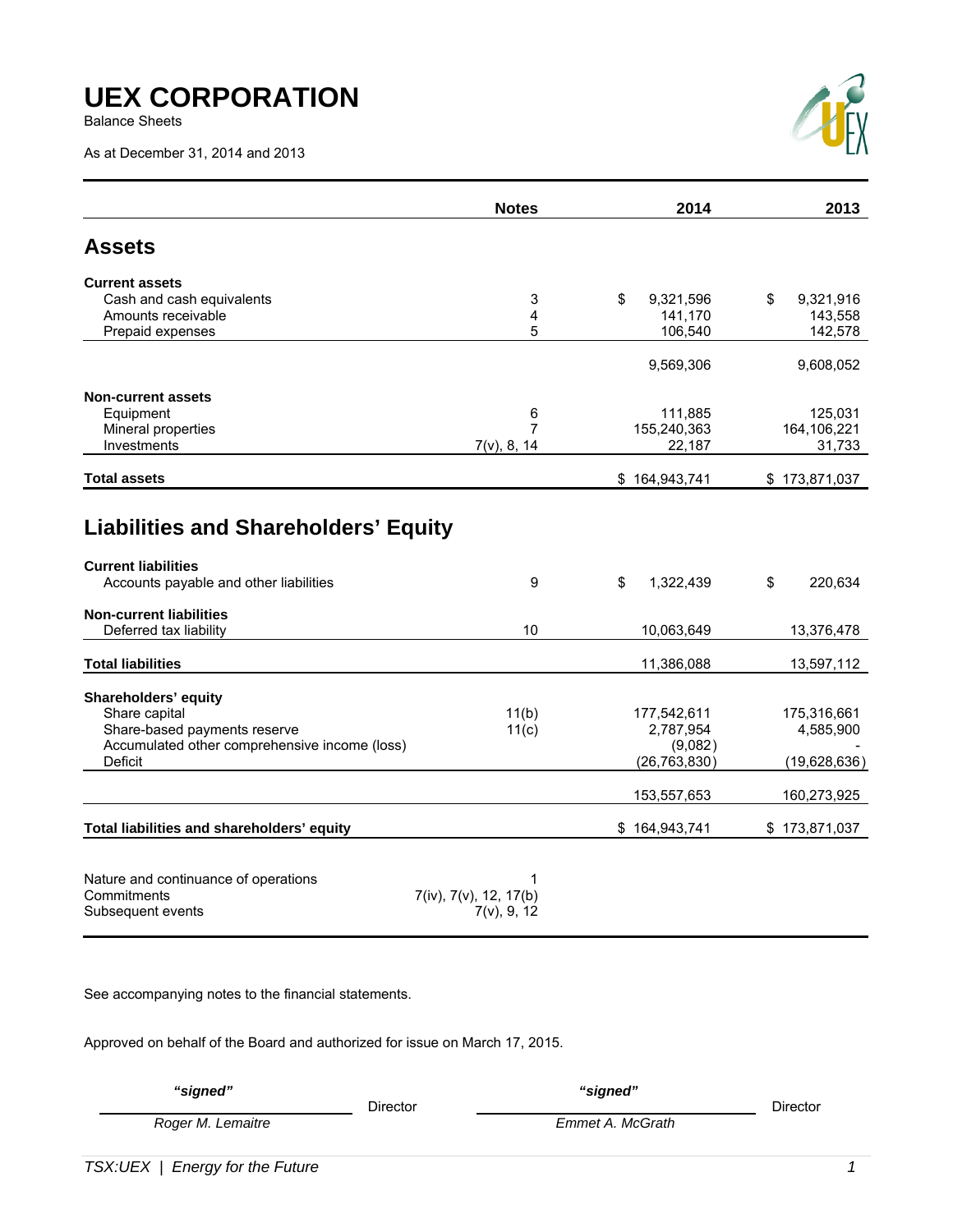Statements of Operations and Comprehensive Loss

Years ended December 31, 2014 and 2013



|                                                                                                | <b>Notes</b> | 2014               | 2013               |
|------------------------------------------------------------------------------------------------|--------------|--------------------|--------------------|
| Revenue                                                                                        |              |                    |                    |
| Interest income                                                                                |              | \$<br>131,399      | \$<br>202,074      |
|                                                                                                |              |                    |                    |
| <b>Expenses</b><br>Bank charges and interest                                                   |              | 4,330              | 4,295              |
| Depreciation                                                                                   |              | 21,276             | 13,589             |
| Filing fees and stock exchange                                                                 |              | 116,278            | 123,015            |
| Legal and audit                                                                                | 18           | 126,993            | 187,223            |
| Loss on disposal of equipment                                                                  |              | 513                | 2,105              |
| Maintenance                                                                                    |              | 14,200             | 1,250              |
| Office expenses                                                                                | 16, 18       | 402,266            | 245,141            |
| Project investigation                                                                          | 18           | 90,054             | 79,572             |
| Rent                                                                                           | 18           | 145,621            | 138,422            |
|                                                                                                |              |                    |                    |
| Salaries, termination and placement fees                                                       |              | 845,545            | 817,654<br>510,227 |
| Share-based compensation<br>Travel and promotion                                               | 11(c)        | 490,107<br>198,872 | 112,089            |
|                                                                                                |              |                    |                    |
| Unrealized fair value loss on held-for-trading<br>financial assets                             | 7(v), 8, 14  | 2,685              | 4,198              |
| Write-down of mineral properties                                                               | 7(iv)        | 10,425,937         |                    |
|                                                                                                |              | 12,884,677         | 2,238,780          |
| Loss before income taxes                                                                       |              | (12,753,278)       | (2,036,706)        |
| Deferred income tax recovery (expense)                                                         | 10           | 3,296,297          | (311, 296)         |
| Loss for the year                                                                              |              | \$ (9,456,981)     | \$ (2,348,002)     |
| Other comprehensive income (loss)                                                              |              |                    |                    |
| Available-for-sale financial assets                                                            |              |                    |                    |
| Net change in fair value                                                                       | 7(v), 8, 14  | (10, 500)          |                    |
| Deferred income tax recovery on change in fair value of<br>available-for-sale financial assets | 10           | 1,418              |                    |
|                                                                                                |              | (9,082)            |                    |
| Comprehensive loss for the year                                                                |              | \$ (9,466,063)     | \$(2,348,002)      |
|                                                                                                |              |                    |                    |
| Basic and diluted loss per share                                                               |              | \$<br>(0.041)      | \$<br>(0.010)      |
| Basic and diluted weighted-average number of shares                                            |              | 229,667,184        | 225, 142, 014      |
| outstanding                                                                                    |              |                    |                    |

See accompanying notes to the financial statements.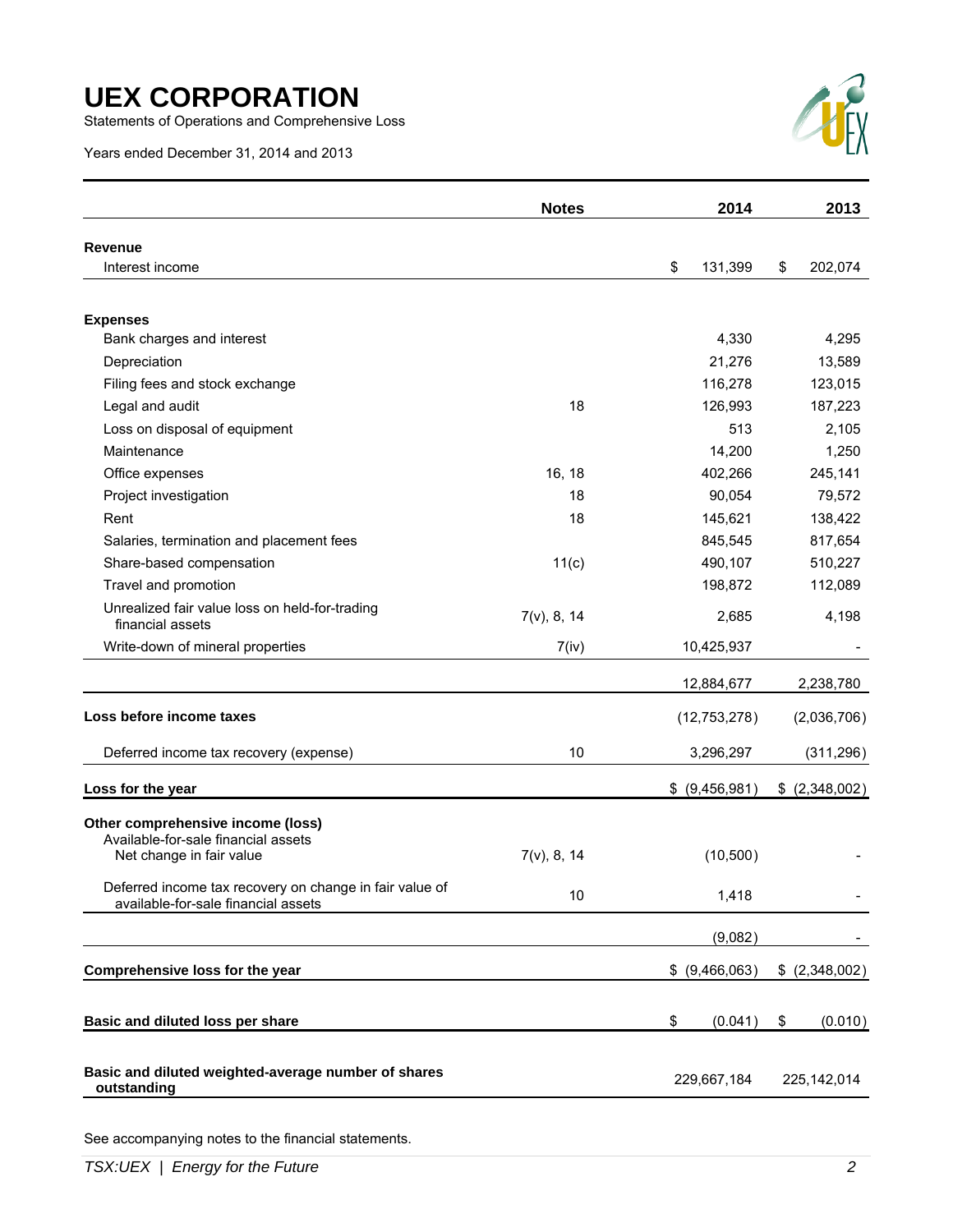Statements of Changes in Equity

Years ended December 31, 2014 and 2013



|                                                                                | Number of<br>common<br>shares | <b>Share</b><br>capital   |     | Share-based<br>payments<br>reserve | <b>Accumulated other</b><br>comprehensive<br>income | <b>Deficit</b>              | Total         |
|--------------------------------------------------------------------------------|-------------------------------|---------------------------|-----|------------------------------------|-----------------------------------------------------|-----------------------------|---------------|
| Balance,<br>December 31, 2012                                                  | 221,488,679                   | \$172,345,291             | \$  | 5,088,191                          | \$                                                  | \$(18, 450, 234)            | \$158,983,248 |
| Loss for the year                                                              |                               |                           |     |                                    |                                                     | (2,348,002)                 | (2,348,002)   |
| Issued pursuant to<br>private placements                                       | 6,350,000                     | 3,175,000                 |     |                                    |                                                     |                             | 3,175,000     |
| Share issuance costs                                                           |                               | (104, 972)                |     |                                    |                                                     |                             | (104, 972)    |
| Value attributed to flow-through<br>premium on issuance                        |                               | (127,000)                 |     |                                    |                                                     |                             | (127,000)     |
| Deferred income taxes<br>on share issuance costs                               |                               | 28,342                    |     |                                    |                                                     |                             | 28,342        |
| Share-based payment<br>transactions                                            |                               |                           |     | 667,309                            |                                                     |                             | 667,309       |
| Transfer to deficit on expiry<br>and cancellation of share<br>purchase options |                               |                           |     | (1, 169, 600)                      |                                                     | 1,169,600                   |               |
| Balance,<br>December 31, 2013                                                  | 227,838,679                   | 175,316,661               |     | 4,585,900                          |                                                     | (19,628,636)                | 160,273,925   |
| Loss for the year                                                              |                               |                           |     |                                    |                                                     | (9,456,981)                 | (9,456,981)   |
| Issued pursuant to<br>private placements                                       | 7,176,390                     | 3,085,848                 |     |                                    |                                                     |                             | 3,085,848     |
| Share issuance costs                                                           |                               | (244, 028)                |     |                                    |                                                     |                             | (244, 028)    |
| Value attributed to flow-through<br>premium on issuance                        |                               | (681, 757)                |     |                                    |                                                     |                             | (681, 757)    |
| Deferred income taxes<br>on share issuance costs                               |                               | 65,887                    |     |                                    |                                                     |                             | 65,887        |
| Other comprehensive<br>income (loss)                                           |                               |                           |     |                                    | (10,500)                                            |                             | (10,500)      |
| Fair value change in<br>AFS financial assets                                   |                               |                           |     |                                    |                                                     |                             |               |
| Deferred income tax recovery<br>- fair value change in<br>AFS financial assets |                               |                           |     |                                    | 1,418                                               |                             | 1,418         |
| Share-based payment<br>transactions                                            |                               |                           |     | 523,841                            |                                                     |                             | 523,841       |
| Transfer to deficit on expiry<br>of share purchase options                     |                               |                           |     | (2,321,787)                        |                                                     | 2,321,787                   |               |
| Balance,<br>December 31, 2014                                                  |                               | 235,015,069 \$177,542,611 | -\$ | 2,787,954                          | \$                                                  | $(9,082)$ \$ $(26,763,830)$ | \$153,557,653 |

See accompanying notes to the financial statements.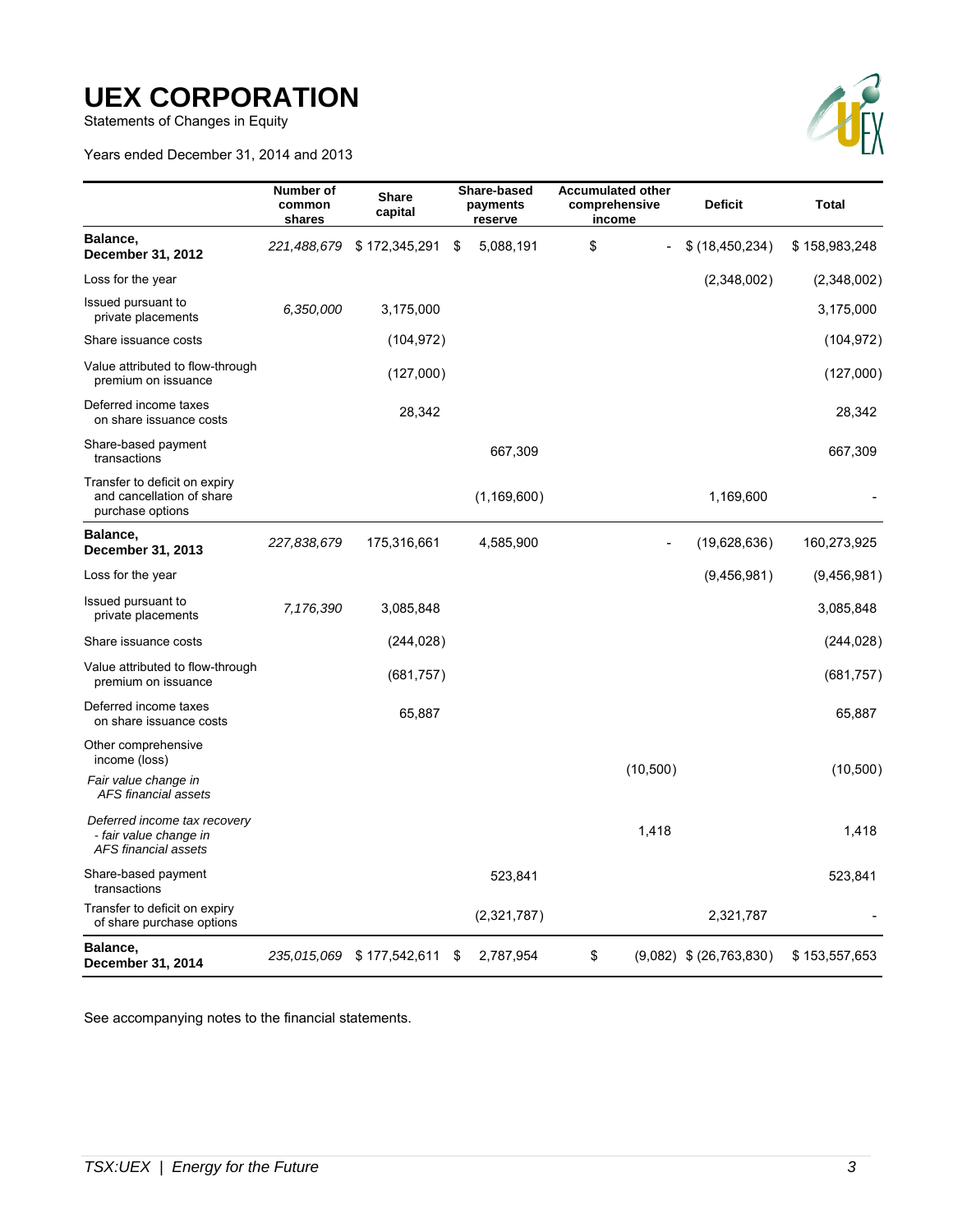Statements of Cash Flows

Years ended December 31, 2014 and 2013



|                                                                                                                                                                                                                                                                   | <b>Notes</b>   | 2014                                                                           | 2013                                                         |
|-------------------------------------------------------------------------------------------------------------------------------------------------------------------------------------------------------------------------------------------------------------------|----------------|--------------------------------------------------------------------------------|--------------------------------------------------------------|
| Cash provided by (used for):                                                                                                                                                                                                                                      |                |                                                                                |                                                              |
| <b>Operating activities</b><br>Loss for the year                                                                                                                                                                                                                  |                | \$<br>(9,456,981)                                                              | \$<br>(2,348,002)                                            |
| Adjustments for:<br>Depreciation<br>Deferred income tax expense (recovery)<br>Interest income<br>Loss on disposal of equipment<br>Share-based compensation<br>Unrealized fair value loss on held-for-trading financial assets<br>Write-down of mineral properties | 7(iv)          | 21,276<br>(3, 296, 297)<br>(131, 399)<br>513<br>490,107<br>2,685<br>10,425,937 | 13,589<br>311,296<br>(202, 074)<br>2,105<br>510,227<br>4,198 |
| Changes in non-cash operating working capital<br>Amounts receivable<br>Prepaid expenses<br>Accounts payable and other liabilities                                                                                                                                 |                | (45, 711)<br>36,038<br>355,655                                                 | 7,447<br>(41, 221)<br>74,547                                 |
|                                                                                                                                                                                                                                                                   |                | (1,598,177)                                                                    | (1,667,888)                                                  |
| <b>Investing activities</b><br>Interest received<br>Investment in exploration and evaluation assets<br>Purchase of equipment                                                                                                                                      |                | 188,762<br>(1,382,762)<br>(49, 963)                                            | 191,018<br>(4,841,478)<br>(9,898)                            |
|                                                                                                                                                                                                                                                                   |                | (1,243,963)                                                                    | (4,660,358)                                                  |
| <b>Financing activities</b><br>Proceeds from common shares issued<br>Share issuance costs                                                                                                                                                                         | 11(b)<br>11(b) | 3,085,848<br>(244, 028)<br>2,841,820                                           | 3,175,000<br>(104, 972)<br>3,070,028                         |
| Increase (decrease) in cash and cash equivalents during the year                                                                                                                                                                                                  |                | (320)                                                                          | (3,258,218)                                                  |
| Cash and cash equivalents, beginning of year                                                                                                                                                                                                                      |                | 9,321,916                                                                      | 12,580,134                                                   |
| Cash and cash equivalents, end of year                                                                                                                                                                                                                            |                | \$<br>9,321,596                                                                | \$9,321,916                                                  |
| <b>Supplementary information</b>                                                                                                                                                                                                                                  |                |                                                                                |                                                              |
| Non-cash transactions<br>Increase (decrease) in accounts payable and other liabilities relating to mineral<br>property expenditures                                                                                                                               |                | \$<br>115,166                                                                  | \$<br>(364, 812)                                             |
| Increase in other liabilities due to flow-through premium                                                                                                                                                                                                         |                | 681,757                                                                        | 127,000                                                      |
| Decrease in other liabilities due to extinguishment of flow-through premium on<br>renouncement (under General Rule)                                                                                                                                               |                | (50, 773)                                                                      | (127,000)                                                    |
| Decrease (increase) in amounts receivable relating to mineral property<br>expenditures                                                                                                                                                                            |                | (9,264)                                                                        | 31,476                                                       |
| Non-cash share-based compensation included in mineral property<br>expenditures                                                                                                                                                                                    |                | 33,734                                                                         | 157,082                                                      |
| Fair value of shares and warrants received as partial consideration for mineral<br>property earn-in (reduction in carrying value of mineral properties)                                                                                                           |                | (3,639)                                                                        | (35, 931)                                                    |
| Depreciation included in mineral properties                                                                                                                                                                                                                       |                | 41,320                                                                         | 40,739                                                       |
| Advance payment received in period<br>Prepayment received for Black Lake exploration, net of 2014 disbursements,<br>included in other liabilities (see Notes 7(v) and 9)                                                                                          |                | 424,034                                                                        | 79,006                                                       |

See accompanying notes to the financial statements.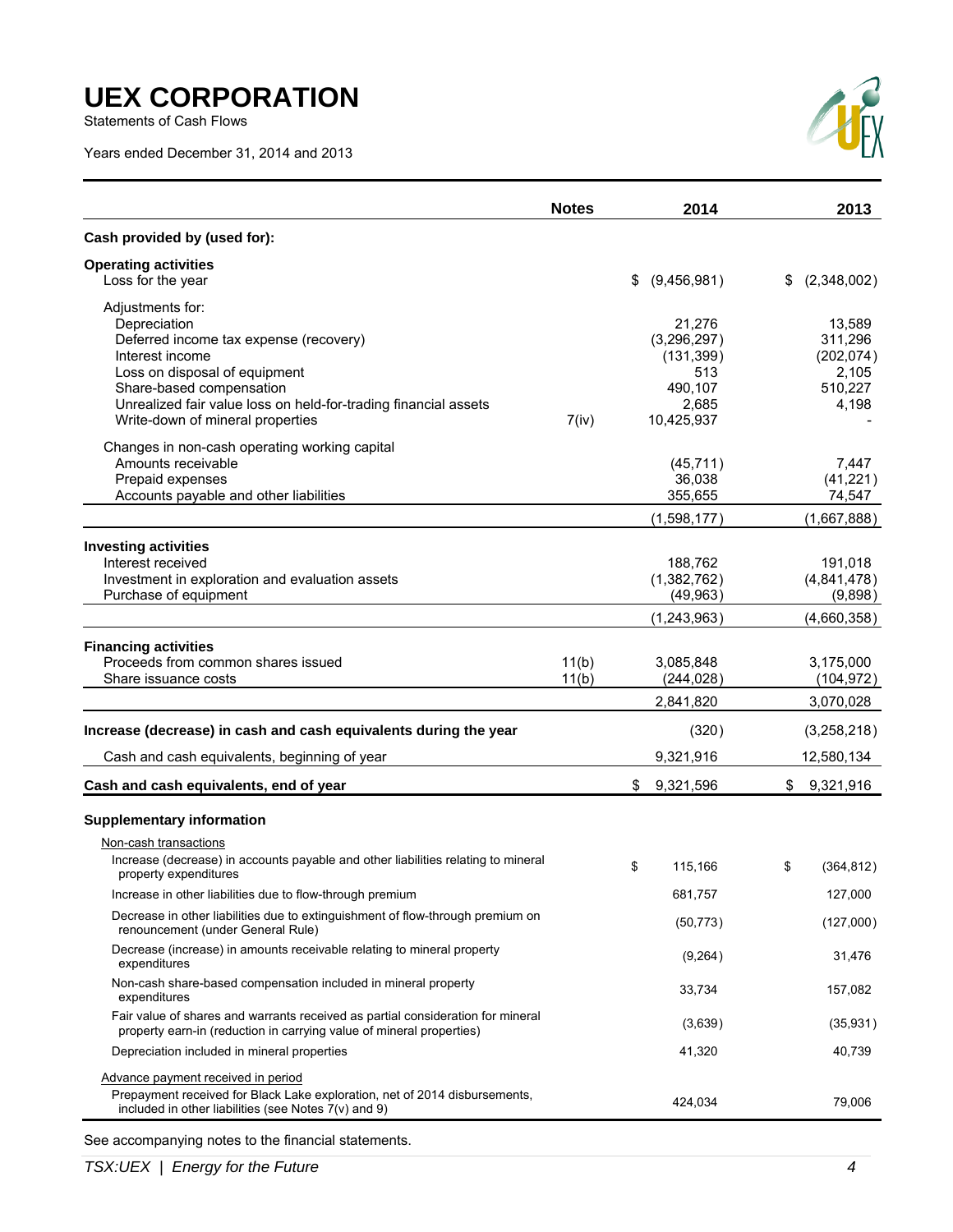Notes to the Financial Statements

For the years ended December 31, 2014 and 2013



### **1. Nature and continuance of operations**

UEX Corporation (the "Company") was incorporated under the Canada Business Corporations Act on October 2, 2001. The Company entered into an agreement with Pioneer Metals Corporation ("Pioneer") and Cameco Corporation ("Cameco") to establish the Company as a public uranium exploration company. On July 17, 2002, under a plan of arrangement with Pioneer, Pioneer transferred to the Company its uranium exploration properties and all related assets, including the Riou Lake and Black Lake projects. On the same date, Cameco transferred its Hidden Bay uranium exploration property and certain related assets, in exchange for shares of the Company.

 The Company is currently engaged in the exploration and evaluation of its mineral properties located in the province of Saskatchewan. The Company's shares are listed on the Toronto Stock Exchange under the symbol UEX. The head office and principal address is located at 808 Nelson Street, Suite 1007, Vancouver, British Columbia, Canada V6Z 2H2. The Company's registered office is 885 West Georgia Street, 19th Floor, Vancouver, British Columbia, Canada V6C 3H4.

The Company is exploring and evaluating its mineral properties and has not yet determined whether its mineral properties contain mineral resources that are economically recoverable. The recoverability of amounts shown for mineral properties is dependent upon the discovery of economically recoverable mineral resources, the ability of the Company to obtain the necessary financing to complete explorations and development and upon future profitable production or proceeds from the disposition of its mineral properties.

The Company performed an evaluation of impairment indicators under *IFRS 6(20)* for its exploration and evaluation assets (mineral properties) as at December 31, 2014 and has concluded that there are no indicators of impairment. However, as at December 31, 2014, the market capitalization of the Company was below the carrying value of its net assets which are primarily represented by mineral properties. Accordingly, the Company has also reviewed the value attributed per pound in the ground of  $U_3O_8$  in recent arms-length transactions for the acquisition of uranium resources defined by National Instrument 43-101. As a result of this review the Company has concluded that the Company's net assets are not impaired.

 The Company has sufficient financial resources for exploration, evaluation and administrative costs for at least twelve months from the end of the reporting period. The Company will require additional financing from time to time and, although it has been successful in the past, there is no assurance that it will be able to obtain adequate financing in the future or that such financing will be available on acceptable terms.

# **2. Basis of preparation and significant accounting policies**

(a) Statement of compliance

 These financial statements, including comparative figures have been prepared in accordance with International Financial Reporting Standards ("IFRS"), as issued by the International Accounting Standards Board ("IASB"). The accounting policies set out below have been applied consistently to all periods presented in these financial statements. The financial statements of UEX Corporation were reviewed by the Audit Committee and approved and authorized for issue by the Board of Directors on March 17, 2015.

# (b) Functional and presentation currency

These financial statements are presented in Canadian dollars, which is the functional currency of the Company. Transactions in currencies other than the entity's functional currency are recorded at the rate of exchange prevailing on the date of the transaction. Monetary assets and liabilities denominated in foreign currencies at the reporting date are retranslated to the functional currency at the exchange rate at that date.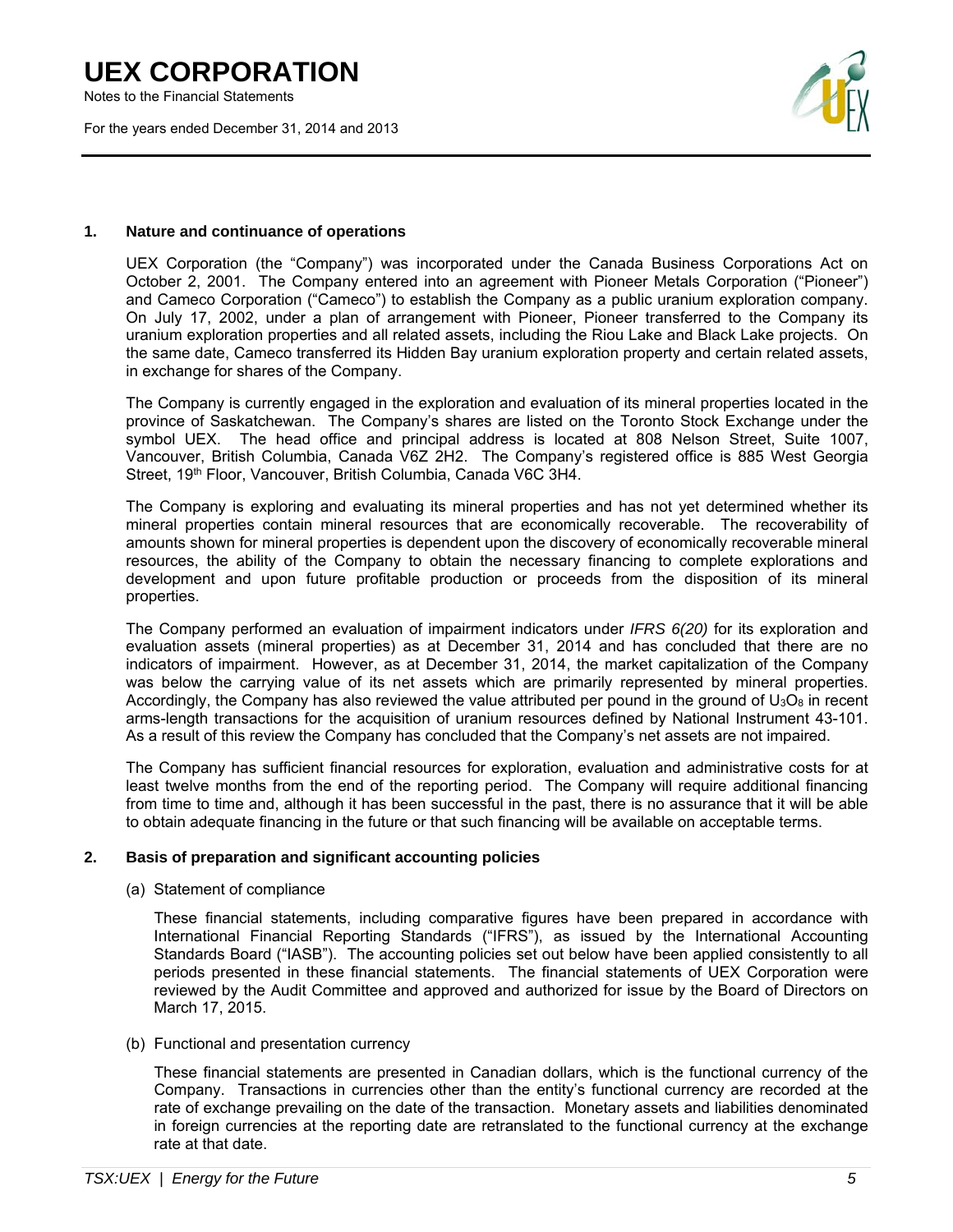Notes to the Financial Statements

For the years ended December 31, 2014 and 2013



# **2. Basis of preparation and significant accounting policies (continued)**

(c) Use of estimates and judgments

 The preparation of financial statements requires management to make accounting estimates and assumptions requiring judgment in applying the Company's accounting policies. These estimates and assumptions may affect the reported amounts of assets and liabilities and the disclosure of contingent assets and liabilities at the date of the financial statements and the reported amounts of revenue and expenses during the reporting period. Estimates and underlying assumptions are reviewed on an ongoing basis. Revisions to accounting estimates are recognized in the period in which the estimates are revised and in any future periods affected. Actual amounts may differ from such estimates. Information about judgment and estimates is contained in the notes to the financial statements, with the key areas summarized below.

 Significant areas requiring the use of critical judgments in applying accounting policies that have the most significant effect on the amounts recognized in the financial statements relate to:

- (i) Ongoing review for the support of the carrying value of mineral properties, including: consideration of ongoing and anticipated expenditures on the mineral properties; evaluation of the success of exploration to date and other general factors such as commodity prices and outlook; evaluation of UEX's market capitalization compared to the net assets of the Company (which are primarily mineral properties); and comparison to recent arm's length transactions for similar assets in order to evaluate the appropriateness of the carrying value presented in the financial statements (see Note 1 *Nature and continuance of operations*, Note 2(j) *Mineral properties* and Note 7 *Mineral properties*).
- (ii) Review of asset carrying values and impairment assessments for the Company considering whether circumstances have occurred which have impacted the estimated useful life of the assets such as damage or obsolescence, as well as the timing of impairments and the determination of recoverable amounts (see Note 2(i) *Equipment* and Note 6 *Equipment*).
- (iii) Determination of deferred income tax assets relating to management's assessment of the probability that future taxable profit will be available to utilize deferred tax assets (see Note 10 *Income taxes*).
- (iv) Evaluating company-specific facts and circumstances to determine whether accruals or recognition of liabilities may be required with respect to asset retirement obligations or other circumstances (see Note 2(k) *Provisions*).
- (v) Interpretation of new accounting guidelines and assessing their potential impact on the Company's financial statements requires judgment with respect to company-specific facts and circumstances.

 Significant areas requiring assumptions and estimation that have a significant risk of resulting in a material adjustment within the next financial year relate to:

- (i) Estimates and/or assumptions used in determining the fair value of non-cash share-based compensation, including Black-Scholes inputs such as the expected forfeiture rate and the expected life of share-purchase options (see Note 11(c) *Share-based compensation*).
- (ii) Assumptions used to estimate the useful lives of property, plant and equipment for determining appropriate depreciation rates (see Note 2(i) *Equipment* and Note 6 *Equipment*).
- (iii) Estimates that would be used, should the recording of a rehabilitation provision or asset retirement obligation be required in the financial statements in the future. Estimates would relate to the expected inflation rate, estimated mine life and the discount rates applied (see Note 2(k) Provisions).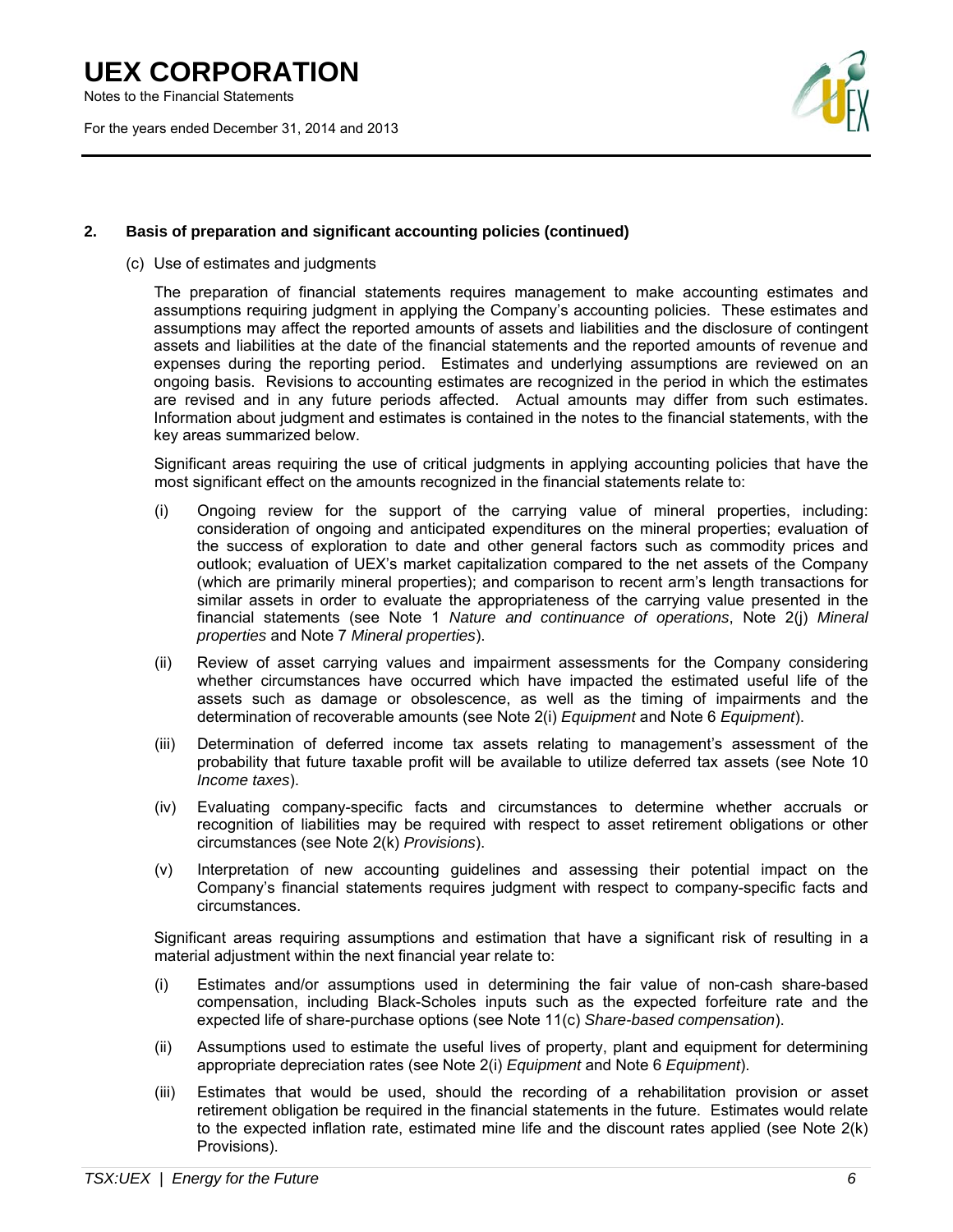Notes to the Financial Statements

For the years ended December 31, 2014 and 2013



### **2. Basis of preparation and significant accounting policies (continued)**

#### (d) Joint arrangements

Joint arrangements are arrangements of which the Company has joint control, established by contracts requiring unanimous consent for decisions about the activities that significantly affect the arrangements' returns. They are classified and accounted for as follows:

- (i) *Joint operation* when the Company has rights to the assets, and obligations for the liabilities, relating to an arrangement, it accounts for each of its assets, liabilities and transactions, including its share of those held or incurred jointly, in relation to the joint operation.
- (ii) *Joint venture* when the Company has rights only to the net assets of the arrangement, it accounts for its interest using the equity method.

 The Company has an interest in several joint operations relating to the exploration and evaluation of various properties in the western and northern Athabasca Basin. The financial statements include the Company's proportionate share of the joint operations' assets, liabilities, revenue and expenses with items of a similar nature on a line-by-line basis from the date that the joint arrangement commences until the date that the joint arrangement ceases. These interests are governed by contractual arrangements but have not been organized into separate legal entities or vehicles.

The Company does not have any joint arrangements that are classified as joint ventures.

(e) Cash and cash equivalents

 Cash and cash equivalents consist of cash on hand, deposits in banks and highly liquid investments with an original maturity of three months or less.

(f) Financial assets

The Company classifies its financial assets in the following categories:

- (i) Financial assets at fair value through profit or loss ("FVTPL");
- (ii) Held-to-maturity investments;
- (iii) Available-for-sale financial assets; and
- (iv) Loans and receivables.

 The classification depends on the purpose for which the financial assets were acquired. Management determines the classification of financial assets at initial recognition.

#### *Financial assets at FVTPL*

 Financial assets are classified as FVTPL when the financial asset is held for trading or is designated as FVTPL. A financial asset is classified as held for trading when it is purchased and incurred with the intention of generating profits in the near term, part of an identified portfolio of financial instruments that the Company manages and has an actual pattern of short-term profit-taking; or a derivative that is not designated as a hedging instrument.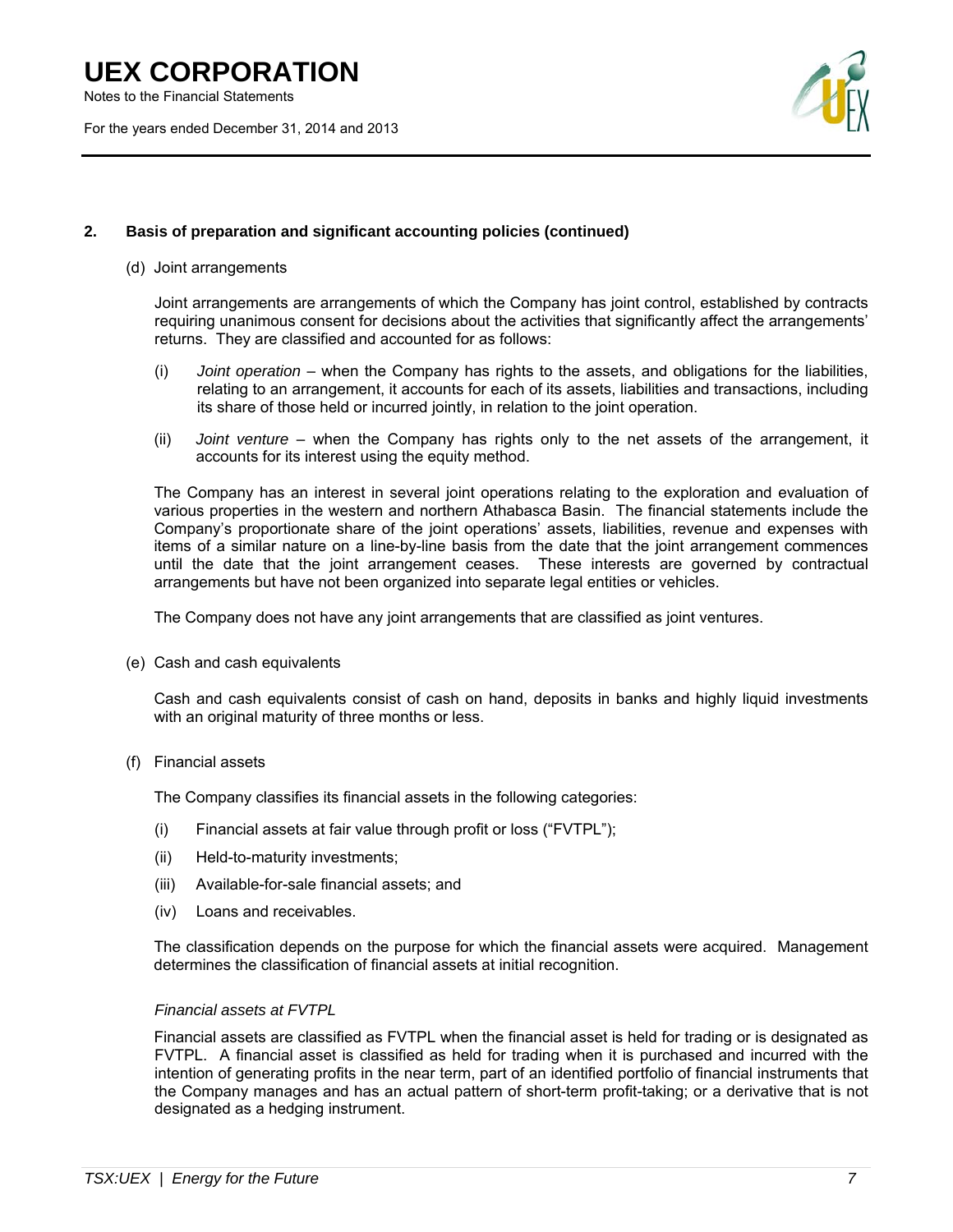Notes to the Financial Statements

For the years ended December 31, 2014 and 2013



### **2. Basis of preparation and significant accounting policies (continued)**

### (f) Financial assets (continued)

### *Financial assets at FVTPL (continued)*

Financial assets classified as FVTPL are stated at fair value with any resultant gain or loss recognized in profit or loss. The net gain or loss recognized incorporates any dividend or interest earned on the financial asset. Financial assets at FVTPL include warrants (classified as held-for-trading) which are presented as non-current assets unless management intends to dispose of these assets within 12 months of the end of the reporting period.

#### *Held-to-maturity investments*

 Investments are measured at amortized cost using the effective interest rate method. Transaction costs are added and amortized to the statement of operations over the life of the financial instrument on an effective yield basis. The Company does not have any assets classified as held-to-maturity investments.

# *Available-for-sale ("AFS") financial assets*

 Short-term investments are classified as available-for-sale and are carried at fair value (where determinable based on market prices of actively traded securities) with changes in fair value recorded in other comprehensive income. When financial assets classified as available-for-sale are sold or determined to be impaired, the cumulative fair value adjustments recognized in accumulated other comprehensive income are recognized in profit and loss. AFS assets are included in non-current assets unless the investment matures or management intends to dispose of it within 12 months of the end of the reporting period. The Company's AFS assets include marketable securities that are not held for the purpose of trading.

#### *Loans and receivables*

 Loans and receivables are financial assets with fixed or determinable payments that are not quoted in an active market. Such assets are classified as current or non-current assets based on their maturity date and are measured initially at fair value and subsequently at amortized cost using the effective interest rate method. The Company has cash and cash equivalents, as well as trade and other amounts receivable classified as loans and receivables.

# *De-recognition of financial assets*

 A financial asset is de-recognized when the contractual right to the asset's cash flows expires or if the Company transfers the financial asset and substantially all risks and rewards of ownership to another entity.

#### *Impairment of financial assets*

 Financial assets, other than those at FVTPL, are assessed for indicators of impairment at each period end. Financial assets are impaired when there is objective evidence that, as a result of one or more events that occurred after the initial recognition of the financial asset, the estimated future cash flows of the investment have been impacted.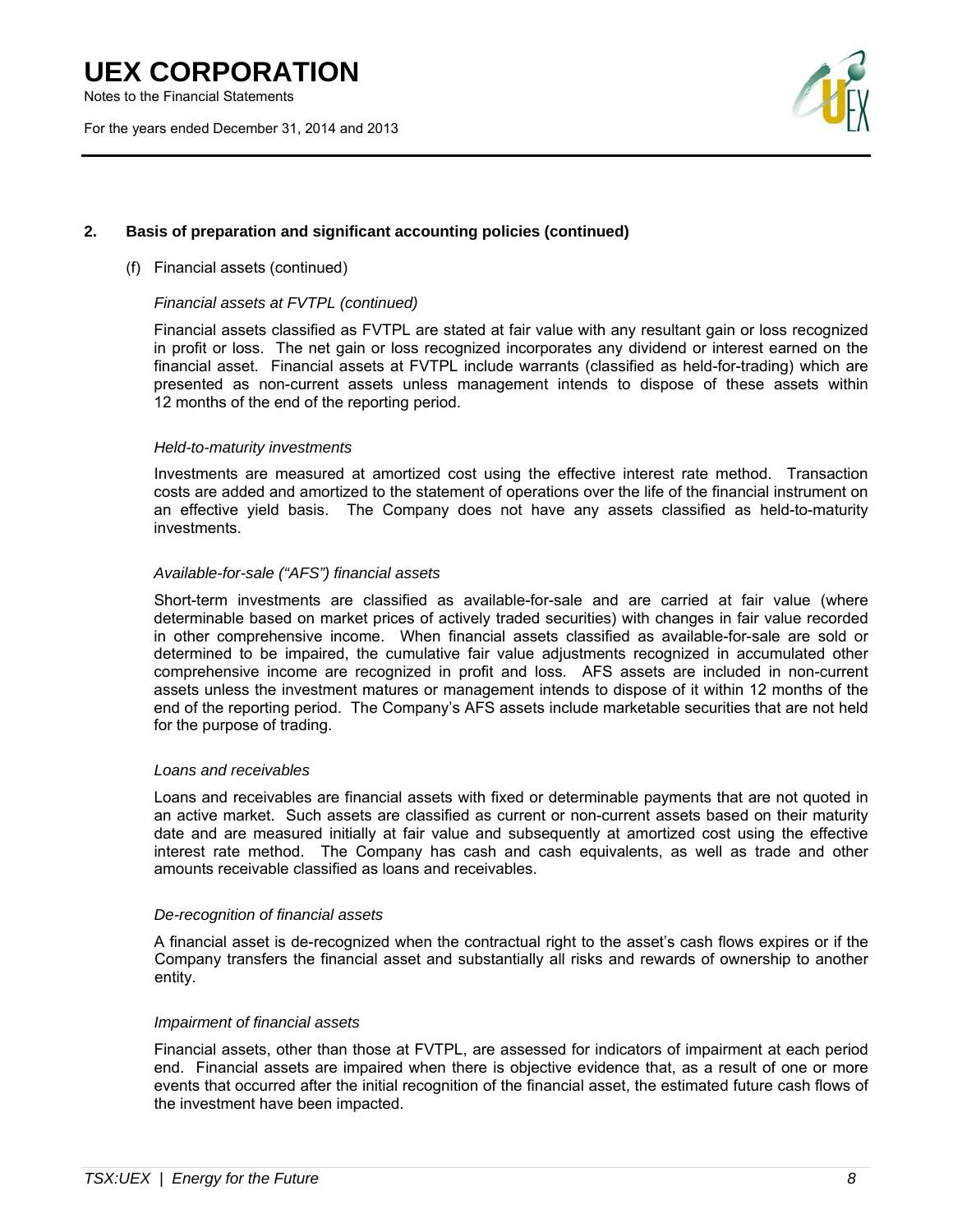Notes to the Financial Statements

For the years ended December 31, 2014 and 2013



# **2. Basis of preparation and significant accounting policies (continued)**

### (g) Financial liabilities

 Financial liabilities are classified as either financial liabilities at fair value through profit or loss ("FVTPL") or financial liabilities at amortized cost.

### *Financial liabilities*

Financial liabilities at amortized cost are initially measured at fair value, net of transaction costs incurred and subsequently measured at amortized cost. Any difference between the amounts originally received, net of transaction costs, and the redemption value is recognized in profit or loss over the period to maturity using the effective interest method.

Financial liabilities are classified as current or non-current based on their maturity dates. The Company has classified accounts payable and other liabilities as other financial liabilities.

### *De-recognition of financial liabilities*

The Company de-recognizes financial liabilities when, and only when, the Company's obligations are discharged, cancelled or they expire.

(h) Impairment of non-financial assets

 Non-financial assets are evaluated at least annually by management for indicators that carrying value is impaired and may not be recoverable. When indicators of impairment are present, the recoverable amount of an asset is evaluated at the level of a cash generating unit ("CGU"), the smallest identifiable group of assets that generates cash inflows that are largely independent of the cash inflows from other assets or groups of assets. The recoverable amount of a CGU is the greater of the CGU's fair value less costs to sell and its value in use. An impairment loss is recognized in profit or loss to the extent the carrying amount exceeds the recoverable amount.

(i) Equipment

Equipment is stated at cost less accumulated depreciation and accumulated impairment losses. Cost comprises the fair value of consideration given to acquire or construct an asset and includes the direct charges associated with bringing the asset to the location and condition necessary for putting it into use, along with the future cost of dismantling and removing the asset.

 When parts of an item of equipment have different useful lives, they are accounted for as separate items (major components) of equipment. The costs of the day-to-day servicing of equipment are recognized in profit or loss as incurred.

# *Depreciation*

Depreciation is based on the cost of an asset less its residual value. Depreciation is provided over the expected useful lives of the assets.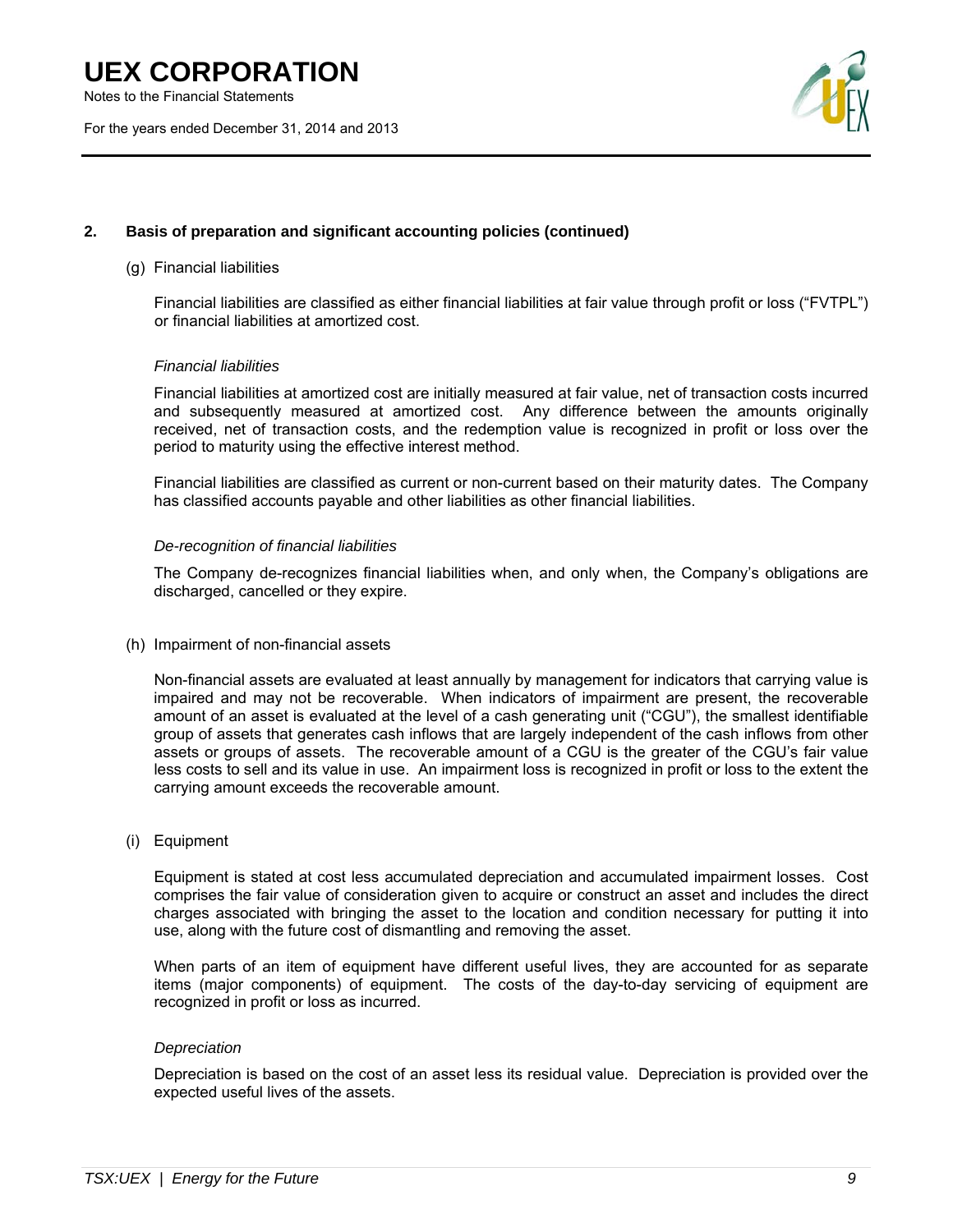Notes to the Financial Statements

For the years ended December 31, 2014 and 2013



# **2. Basis of preparation and significant accounting policies (continued)**

### (i) Equipment (continued)

# *Depreciation (continued)*

 Depreciation methods and expected useful lives are reviewed at each reporting date and adjusted as required. Commencing on January 1, 2014 the Company began depreciating all assets on a straight-line basis over their useful lives as follows:

| <b>Asset</b>                 | <b>Basis</b>  | <b>Useful Life</b>                  |
|------------------------------|---------------|-------------------------------------|
| Exploration camp             | Straight line | 5 - 20 years                        |
| <b>Exploration equipment</b> | Straight line | $3 - 5$ years                       |
| Computer equipment           | Straight line | 1 - $5$ years                       |
| Office furniture             | Straight line | $3 - 5$ years                       |
| Leasehold improvements       | Straight line | Lesser of term of lease or 10 years |

In the prior periods, certain asset categories were depreciated on a declining-balance basis as follows:

| Asset                        | <b>Basis</b>      | Rate                                   |
|------------------------------|-------------------|----------------------------------------|
| Exploration camp             | Declining balance | $5\% - 30\%$                           |
| <b>Exploration equipment</b> | Declining balance | $30\%$                                 |
| Computer equipment           | Declining balance | $30\%$ - 100%                          |
| Office furniture             | Declining balance | <b>20%</b>                             |
| Leasehold improvements       | Straight line     | Lesser of term of lease or useful life |

This change to the useful life of certain assets resulted in a higher depreciation charge in the current year. Given the low value of the fixed assets that the Company holds, this change in useful life estimate did not have a material impact on the financial results of the Company and has been adopted prospectively.

# (j) Mineral properties

#### *Exploration and evaluation assets*

 All acquisition, exploration and development costs are capitalized until such time as the project to which they relate is put into commercial production, sold, abandoned or the recovery of costs is determined to be unlikely. Upon reaching commercial production (operating in the manner intended by management), these capitalized costs are amortized over the estimated reserves on a unit-of-production basis. For properties which do not yet have proven reserves, the amounts shown represent costs to date and are not intended to represent present or future values. The underlying value of all properties is dependent on the existence and economic recovery of mineral resources in the future which includes acquiring the necessary permits and approvals. Management has not identified any exploration and evaluation assets to be classified as an intangible asset. Expenditures incurred before the Company has obtained the legal rights to explore a specific area are expensed as incurred.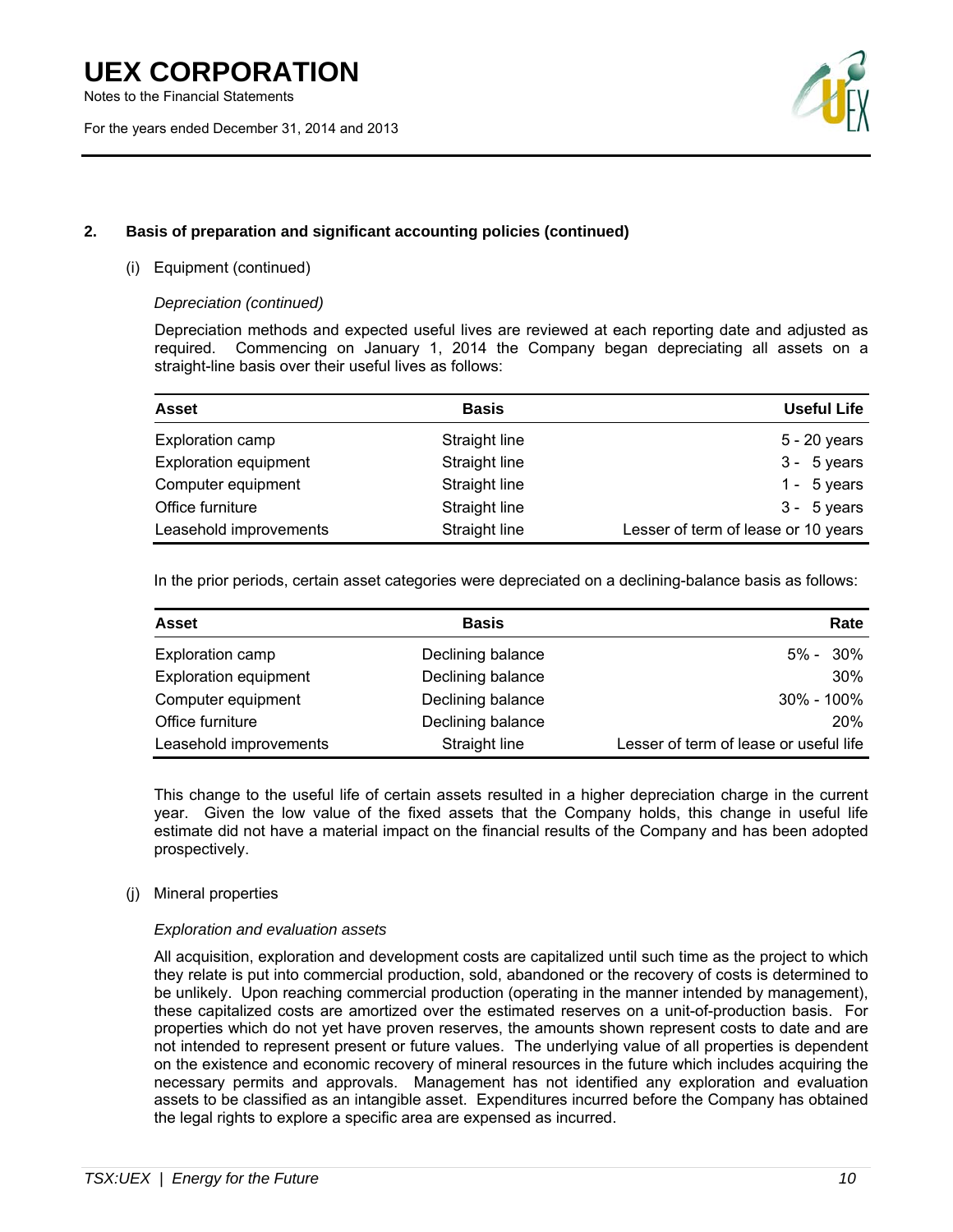Notes to the Financial Statements

For the years ended December 31, 2014 and 2013



### **2. Basis of preparation and significant accounting policies (continued)**

### (j) Mineral properties (continued)

### *Exploration and evaluation assets (continued)*

 The recovery of amounts shown for exploration and evaluation assets is dependent upon the discovery of economically recoverable resources, the ability of the Company to obtain financing to complete exploration and development of the properties and on future profitable production or proceeds of disposition. The Company recognizes in income costs recovered on mineral properties when amounts received or receivable are in excess of the carrying amount. Upon transfer of exploration and evaluation assets into development properties, all subsequent expenditures on the exploration, construction, installation or completion of infrastructure facilities are capitalized within development properties.

All capitalized exploration and evaluation assets are monitored for indications of impairment. Where a potential impairment is indicated, assessments are performed for each area of interest. To the extent that the exploration expenditures are not expected to be recovered, this amount is recorded as a write-down of interest in mineral properties in the statement of operations and comprehensive loss in the period.

#### *Development properties*

 When mineral reserves have been determined and the decision to proceed with development has been approved, exploration and evaluation assets are tested for impairment then reclassified as a component of property, plant and equipment. The expenditures related to development and construction are capitalized as construction-in-progress. Costs associated with the commissioning of new assets incurred in the period before they are operating in the manner intended by management, are capitalized. Development expenditures are net of the proceeds of the sale of metals from ore extracted during the development phase (before the assets are operating in the manner intended by management). Interest on borrowings related to the construction and development of assets are capitalized as pre-production stripping costs and classified as a component of property, plant and equipment.

#### *Reserve and resource estimates*

 The Company estimates its reserves and mineral resources based on information compiled by Qualified Persons as defined in accordance with Canadian Securities Administrators National Instrument 43-101 (Standards for Disclosure of Mineral Projects). Reserves are used when performing impairment assessments on the Company's mineral properties once they have moved from Exploration and Evaluation to Development. There are numerous uncertainties inherent in the estimation of mineral reserves and assumptions that are valid at the time of estimation may change significantly when new information becomes available. Changes in the forecasted prices of commodities, exchange rates, production costs or recovery rates may change the economic status of reserves and may, ultimately, result in the reserves being revised.

(k) Provisions

# *General*

 Provisions are recorded when a present legal or constructive obligation exists as a result of past events where it is probable that an outflow of resources embodying economic benefits will be required to settle the obligation and a reliable estimate of the amount of the obligation can be made. The expense relating to any provision is presented in profit or loss net of any reimbursement.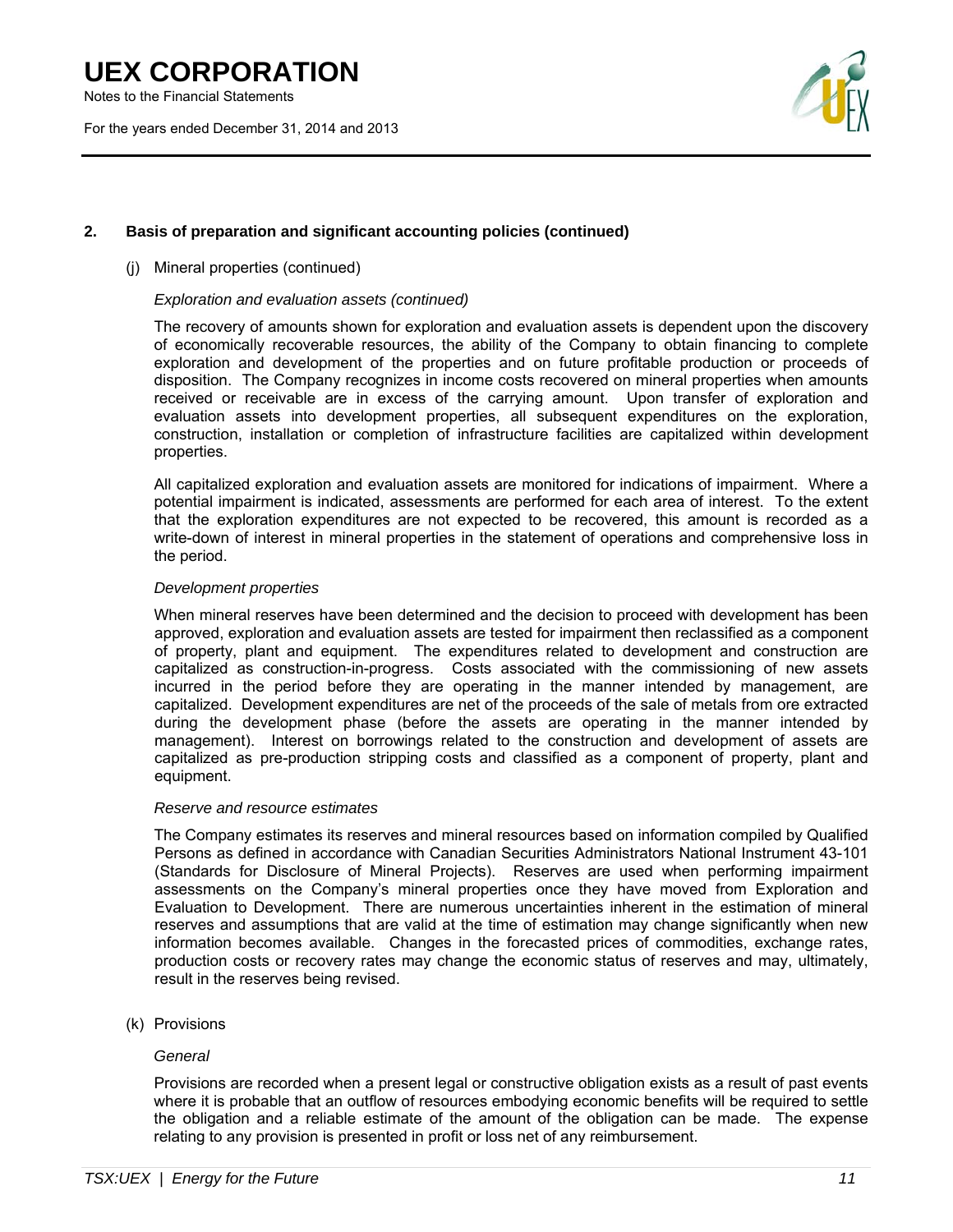Notes to the Financial Statements

For the years ended December 31, 2014 and 2013



# **2. Basis of preparation and significant accounting policies (continued)**

### (k) Provisions (continued)

### *Environmental rehabilitation provision*

 The Company recognizes the fair value of a liability for environmental rehabilitation in the period in which the Company is legally or constructively required to remediate, if a reasonable estimate of fair value can be made, based on an estimated future cash settlement of the environmental rehabilitation obligation, discounted at a pre-tax rate that reflects the current market assessments of the time value of money and the risks specific to the obligation. The environmental rehabilitation obligation is capitalized as part of the carrying amount of the associated long-lived asset and a liability is recorded. The environmental rehabilitation cost is amortized on the same basis as the related asset. The liability is adjusted for the accretion of the discounted obligation and any changes in the amount or timing of the underlying future cash flows. Significant judgments and estimates are involved in forming expectations of the amounts and timing of environmental rehabilitation cash flows. The Company has assessed each of its mineral projects and determined that no material environmental rehabilitations exist as the disturbance to date is minimal.

(l) Income taxes

 Income tax expense comprises current and deferred tax. It is recognized in profit or loss except to the extent that it relates to a business combination, or items recognized directly in equity or in OCI.

 Current tax comprises the expected tax payable or receivable on the taxable income or loss for the year and any adjustment to the tax payable or receivable in respect of previous years,. It is measured using tax rates enacted or substantively enacted at thte reporting date. Current tax also includes any tax arising from dividends. Current tax assets and liabilities are offset only if certain criteria are met.

 The Company uses the balance sheet method of accounting for income taxes. Under the balance sheet method, deferred tax assets and liabilities are recognized for the future tax consequences attributable to differences between the financial statement carrying amounts of existing assets and liabilities and their respective tax bases. Deferred tax assets and liabilities are measured using substantively enacted tax rates expected to apply to taxable income in the years in which those temporary differences are expected to be recovered or settled. Deferred tax assets also result from unused loss carry-forwards, resource-related income tax pools and timing differences for other deductions. A deferred tax asset is recognized for unused tax losses, tax credits and deductible temporary differences to the extent that it is probable that future taxable profits will be available against which they can be utilized. Deferred tax assets are reviewed at each reporting date and are reduced to the extent that it is no longer probable that the related tax benefit will be realized.

(m) Flow-through shares

 Under Canadian income tax legislation, a company is permitted to issue shares whereby the company agrees to incur qualifying expenditures and renounce the related income tax deductions to the investors. To account for flow-through shares, the Company allocates total proceeds from the issuance of flow-through shares between the offering of shares and the sale of tax benefits.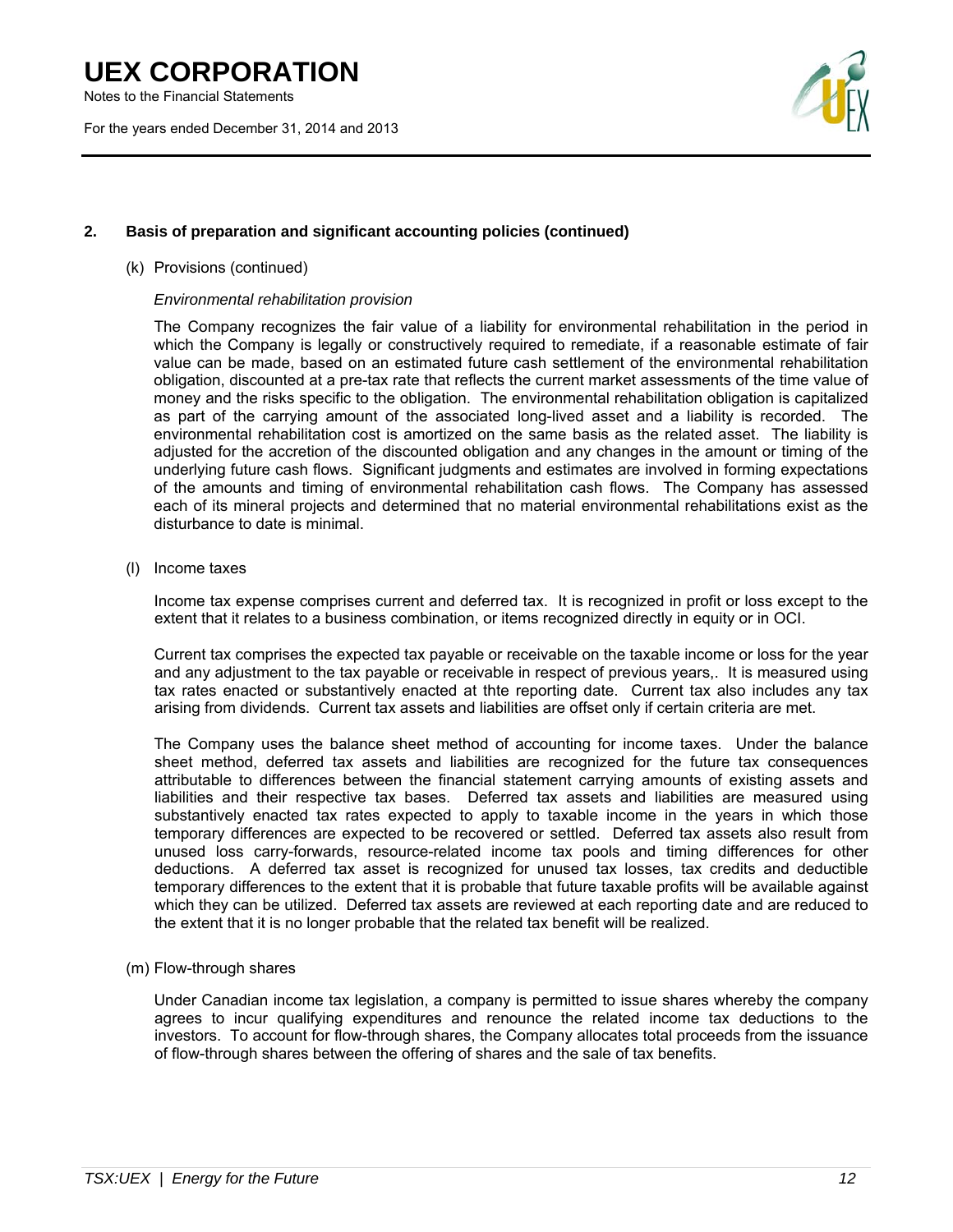Notes to the Financial Statements

For the years ended December 31, 2014 and 2013



### **2. Basis of preparation and significant accounting policies (continued)**

(m) Flow-through shares (continued)

 The total amount allocated to the offering of shares is based on the quoted price of the underlying shares. The remaining amount which is allocated to the sale of tax benefits is recorded as a liability and is reversed when the tax benefits are renounced. The difference between the amount originally recorded as a liability and the estimated income tax benefits on date of renouncement is recognized as a gain or loss in earnings. The tax effect of the renunciation is recorded at the time the Company makes the renunciation, which may differ from the effective date of renunciation. If the flow-through shares are not issued at a premium, a liability is not established and on renunciation the full value of the tax assets renounced is recorded as a deferred tax expense.

(n) Share capital

 Common shares are classified as equity. The Company records proceeds from share issuances net of direct issue costs and any tax effects. Common shares issued for consideration, other than cash, are valued at the quoted market price on the date the shares are issued.

(o) Share-based payments

 The Company has a share option plan which is described in Note 11(c). The fair value of all share-based awards is estimated using the Black-Scholes option-pricing model at the grant date and amortized over the vesting periods. An individual is classified as an employee when the individual is an employee for legal or tax purposes (direct employee) or provides services similar to those performed by a direct employee, including directors of the Company. Share-based payments to non-employees are measured at the fair value of the goods or services received or the fair value of the equity instruments issued if it is determined the fair value of the goods or services cannot be reliably measured and are recorded at the date the goods or services are received. The amount recognized as an expense is adjusted to reflect the number of awards expected to vest.

 None of the Company's awards call for settlement in cash or other assets. Upon the exercise of the share purchase options, consideration paid together with the amount previously recognized in contributed surplus is recorded as an increase in share capital. The offset to the recorded cost is to share-based payments reserve. Consideration received on the exercise of share purchase options is recorded as share capital and the related share-based payments reserve is transferred to share capital. Charges for share purchase options that are forfeited before vesting are reversed from share-based payments reserve. For those share purchase options that expire or are forfeited after vesting, the amount previously recorded in share-based payments reserve is transferred to deficit.

(p) Earnings (loss) per share

 Basic earnings (loss) per share is calculated using the weighted-average number of common shares outstanding and earnings (loss) available to shareholders. For all periods presented, earnings (loss) available to shareholders equals reported earnings (loss). The treasury share method is used to calculate diluted earnings per share. Under the treasury share method, the weighted-average number of common shares outstanding for the calculation of diluted loss per share assumes that the proceeds received on exercise of diluted share purchase options are used to repurchase outstanding shares at average market prices during the period.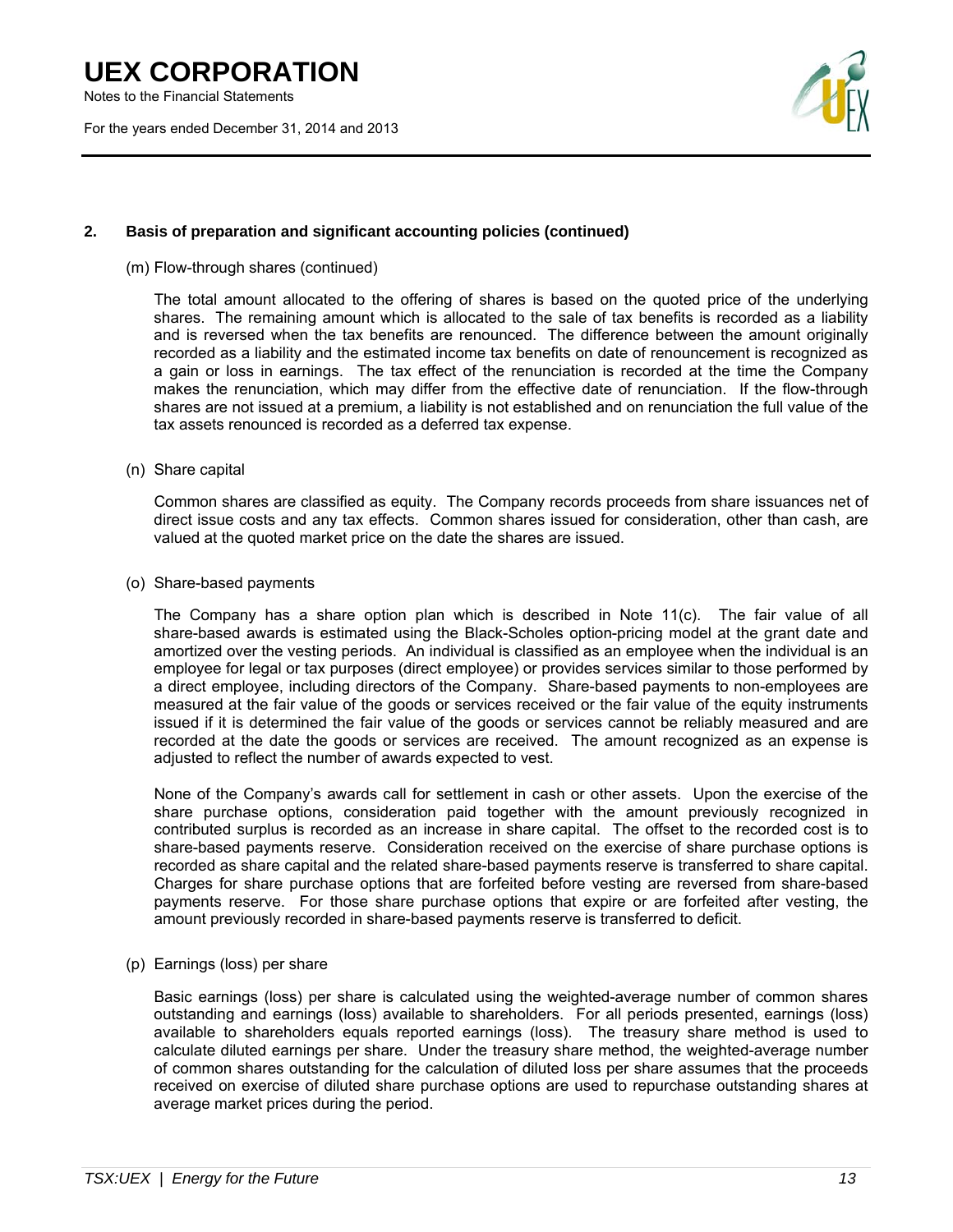Notes to the Financial Statements

For the years ended December 31, 2014 and 2013



# **2. Basis of preparation and significant accounting policies (continued)**

#### (q) Recent accounting announcements

 The International Accounting Standards Board has issued IFRS 9 *Financial Instruments* ("IFRS 9") to replace IAS 39 *Financial Instruments*, which is intended to reduce the complexity in the measurement and classification of financial instruments. The current version of IFRS 9 has a mandatory effective date on January 1, 2018 and is available for early adoption. The Company does not expect IFRS 9 to have a material impact on the financial statements and does not intend to early adopt. The classification and measurement of the Company's financial assets is not expected to change under IFRS 9 because of the nature of the Company's operations and the types of financial assets that it holds.

# **3. Cash and cash equivalents**

|                     |    | December 31<br>2014 |    | December 31<br>2013 |
|---------------------|----|---------------------|----|---------------------|
| Cash                |    | 351.961             |    | 429,610             |
| Short-term deposits |    | 8,969,635           |    | 8,892,306           |
|                     | S. | 9,321,596           | S. | 9,321,916           |

#### **4. Amounts receivable**

|                     | December 31 | 2014    |    | December 31<br>2013 |
|---------------------|-------------|---------|----|---------------------|
| Interest receivable |             | 73,578  | \$ | 130,942             |
| Other receivables   |             | 67,592  |    | 12,616              |
|                     | S           | 141.170 | S  | 143,558             |

 Interest receivable reflects unpaid interest earned on short-term deposits. Other receivables include \$22,753 of Goods and Services Tax (GST) receivable as at December 31, 2014 (\$12,186 as at December 31, 2013) and a mineral claim deposit of \$43,344 related to the Black Lake Project (see Note  $7(v)$ ).

### **5. Prepaid expenses**

|                                           |   | December 31<br>2014 |    | December 31<br>2013 |
|-------------------------------------------|---|---------------------|----|---------------------|
| Advances to vendors                       | S | 16.357              | \$ | 16,357              |
| Mineral claim deposits (see Note $7(v)$ ) |   | -                   |    | 43,344              |
| Prepaid expenses                          |   | 90,183              |    | 82,877              |
|                                           | S | 106.540             | S  | 142,578             |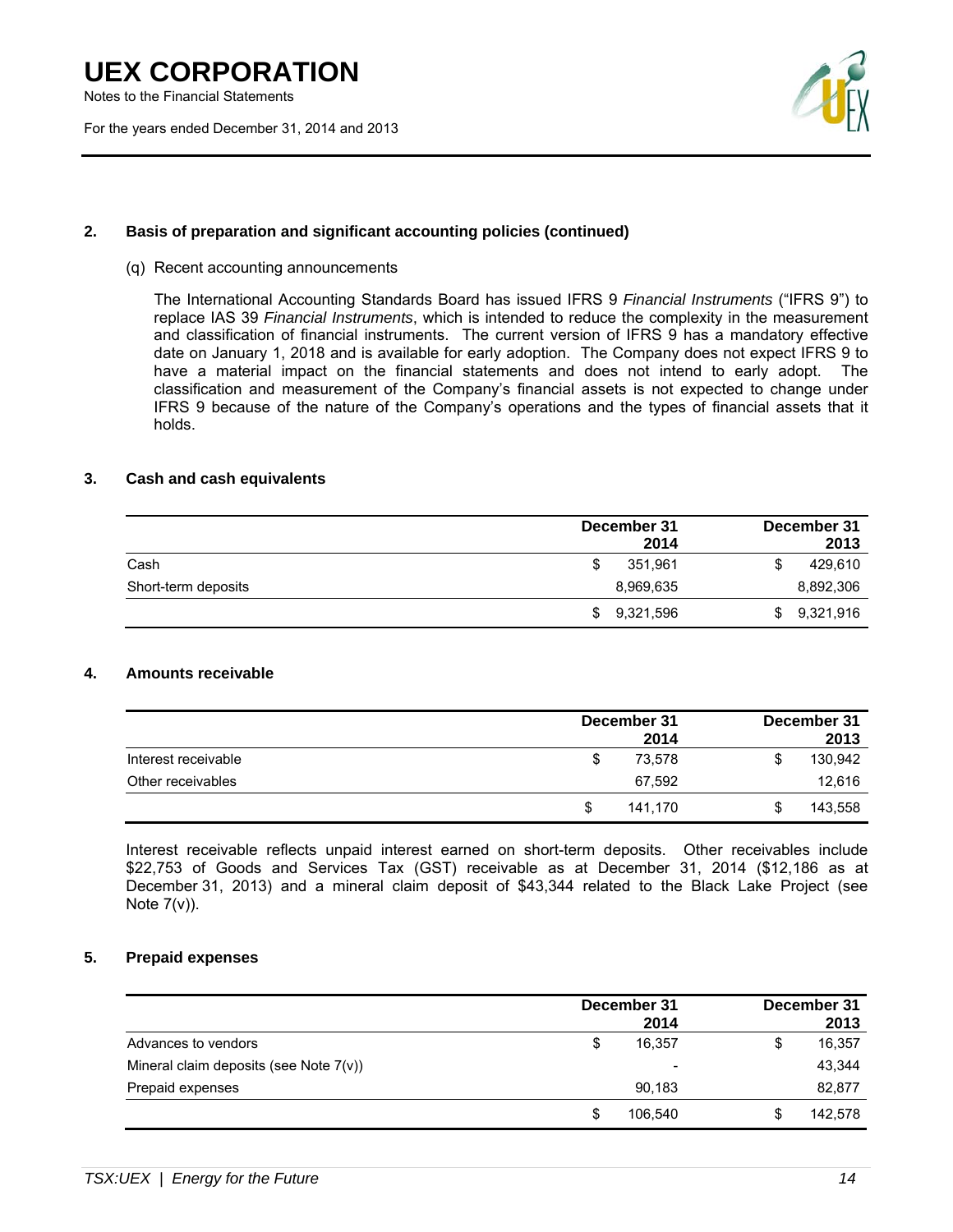Notes to the Financial Statements

For the years ended December 31, 2014 and 2013



# **6. Equipment**

|                                            | <b>Exploration</b><br>camp |     | <b>Exploration</b><br>equipment |     | Computing<br>equipment | <b>Furniture</b><br>and<br>fixtures |     | <b>Total</b> |
|--------------------------------------------|----------------------------|-----|---------------------------------|-----|------------------------|-------------------------------------|-----|--------------|
| Cost                                       |                            |     |                                 |     |                        |                                     |     |              |
| Balance at December 31, 2012               | \$<br>99,327               | \$  | 313,384                         | \$  | 258,051                | \$<br>24,158                        | S   | 694,920      |
| Additions                                  |                            |     |                                 |     | 5,036                  | 4,862                               |     | 9,898        |
| <b>Disposals</b>                           |                            |     |                                 |     | (25, 203)              |                                     |     | (25, 203)    |
| Balance at December 31, 2013               | 99,327                     |     | 313,384                         |     | 237,884                | 29,020                              |     | 679,615      |
| Additions                                  |                            |     | 18,300                          |     | 28,051                 | 3,612                               |     | 49,963       |
| <b>Disposals</b>                           |                            |     |                                 |     | (8, 237)               |                                     |     | (8, 237)     |
| Balance at December 31, 2014               | \$<br>99,327               | \$  | 331,684                         | \$  | 257,698                | \$<br>32,632                        | \$  | 721,341      |
| Accumulated depreciation and<br>impairment |                            |     |                                 |     |                        |                                     |     |              |
| Balance at December 31, 2012               | \$<br>14.899               | \$. | 279.410                         | \$. | 218.532                | \$<br>10.513                        | \$. | 523,354      |
| Depreciation charge for the year           | 25,328                     |     | 10,192                          |     | 14,937                 | 3,871                               |     | 54,328       |
| <b>Disposals</b>                           |                            |     |                                 |     | (23,098)               |                                     |     | (23,098)     |
| Balance at December 31, 2013               | 40,227                     |     | 289,602                         |     | 210,371                | 14.384                              |     | 554,584      |
| Depreciation charge for the year           | 7,884                      |     | 25,318                          |     | 19,794                 | 9,600                               |     | 62,596       |
| Disposals                                  |                            |     |                                 |     | (7, 724)               |                                     |     | (7, 724)     |
| Balance at December 31, 2014               | \$<br>48,111               | \$  | 314,920                         | \$  | 222,441                | \$<br>23,984                        | \$  | 609,456      |
| Net book value                             |                            |     |                                 |     |                        |                                     |     |              |
| Balance at December 31, 2012               | \$<br>84,428               | \$  | 33,974                          | \$  | 39,519                 | \$<br>13,645                        | \$  | 171,566      |
| Balance at December 31, 2013               | \$<br>59,100               | \$  | 23,782                          | \$  | 27,513                 | \$<br>14,636                        | \$  | 125,031      |
| Balance at December 31, 2014               | \$<br>51,216               | \$  | 16,764                          | \$  | 35,257                 | \$<br>8,648                         | S   | 111,885      |

# **7. Mineral properties**

Exploration and evaluation assets

|                                         | <b>Hidden Bav</b><br>(i) | <b>Riou Lake</b><br>(ii) | Western<br>Athabasca<br>(iv) | <b>Black Lake</b><br>(v) | <b>Beatty River</b>      | Total          |
|-----------------------------------------|--------------------------|--------------------------|------------------------------|--------------------------|--------------------------|----------------|
|                                         |                          |                          |                              |                          | (vi)                     |                |
| Balance at December 31, 2012            | \$75,363,225             | \$10,425,937             | \$57,548,301                 | \$15,232,776             | 865.950<br>S             | \$159,436,189  |
| Additions                               | 860.244                  |                          | 3,808,943                    | 33.335                   | 3.441                    | 4,705,963      |
| Fair value consideration (Note $7(v)$ ) |                          |                          |                              | (35, 931)                |                          | (35, 931)      |
| Balance at December 31, 2013            | 76.223.469               | 10.425.937               | 61.357.244                   | 15,230,180               | 869.391                  | 164,106,221    |
| Additions                               | 475.827                  | $\overline{\phantom{0}}$ | 1,050,323                    | 37.568                   | $\overline{\phantom{a}}$ | 1,563,718      |
| Fair value consideration (Note $7(v)$ ) |                          |                          |                              | (3,639)                  | $\overline{\phantom{a}}$ | (3,639)        |
| Impairment charge for the year          | $\overline{\phantom{a}}$ | (10, 425, 937)           |                              |                          | $\overline{\phantom{a}}$ | (10, 425, 937) |
| Balance at December 31, 2014            | \$76,699,296             | \$                       | \$62,407,567                 | \$15,264,109             | 869.391<br>\$            | \$155,240,363  |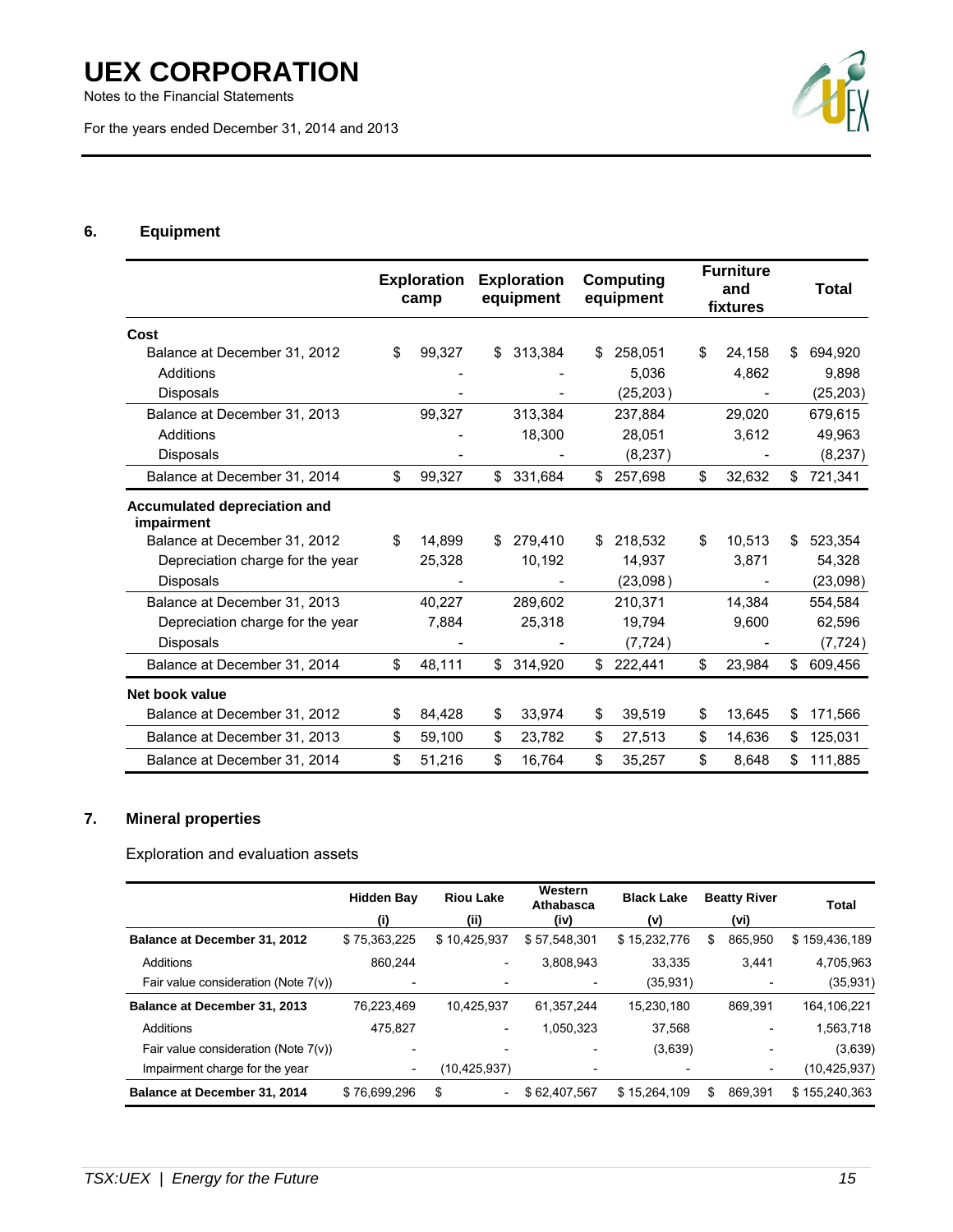Notes to the Financial Statements

For the years ended December 31, 2014 and 2013



# **7. Mineral properties (continued)**

Exploration and evaluation assets (continued)

The Company's mineral property interests include both 100%-owned projects as well as joint operations in which the Company has less than 100% ownership. The joint operations are governed by contractual arrangements but have not been organized into separate legal entities or vehicles.

The joint arrangements that the Company is party to in some cases entitle the Company to a right of first refusal on the projects should one of the partners choose to sell their interest. The joint arrangements are governed by a management committee which sets the annual exploration budgets for these projects. Should the Company be unable to, or choose not to, fund its required contributions as outlined in the agreement, there is a risk that the Company's ownership interest could be diluted. As a result of decisions to fund exploration programs for the joint arrangements, the Company may choose to complete further equity issuances or fund these amounts through the Company's general working capital.

#### *100%-owned projects*

(i) Hidden Bay Project

 The Company's 100%-owned Hidden Bay Project, including the Horseshoe, Raven and West Bear deposits, is located in the eastern Athabasca Basin of northern Saskatchewan, Canada. In 2014, total exploration and evaluation expenditures of \$475,827 at Hidden Bay included evaluation expenditures of \$19,392 (2013 - \$702,379) primarily relating to component technical studies. Total evaluation costs of \$7,311,691 are included in the \$76,699,296 balance as at December 31, 2014 (December 31, 2013 - \$7,292,299) representing costs associated with the continuing evaluation of and advancement of Hidden Bay, and include the West Bear Preliminary Feasibility Study (February 24, 2010) the Hidden Bay Preliminary Assessment Technical Report (February 23, 2011) and various component technical studies.

(ii) Riou Lake Project

 The Company holds a 100% interest in the Riou Lake Project located in the northern Athabasca Basin. During the year, the Company wrote off the deferred mineral property costs associated with its Riou Lake Project of \$10,425,937 as the Company does not have budgets or exploration activity planned for the area. UEX continues to maintain several Riou Lake claims in good standing.

(iii) Northern Athabasca Projects

 The Company holds a 100% interest in the Northern Athabasca Projects located in the northern Athabasca Basin. The Company wrote off the deferred mineral property costs associated with its Northern Athabasca Projects in 2010 due to a lack of ongoing exploration activity. Subsequent to December 31, 2014, the Munroe Lake and Fond du Lac claims lapsed as a decision was made not to post deposits to hold the claims in good standing for an additional year. The lapsing had no impact on the financial results of the Company as these claims were written off in 2010. UEX continues to maintain mineral claims comprising the Butler Lake and La Roque.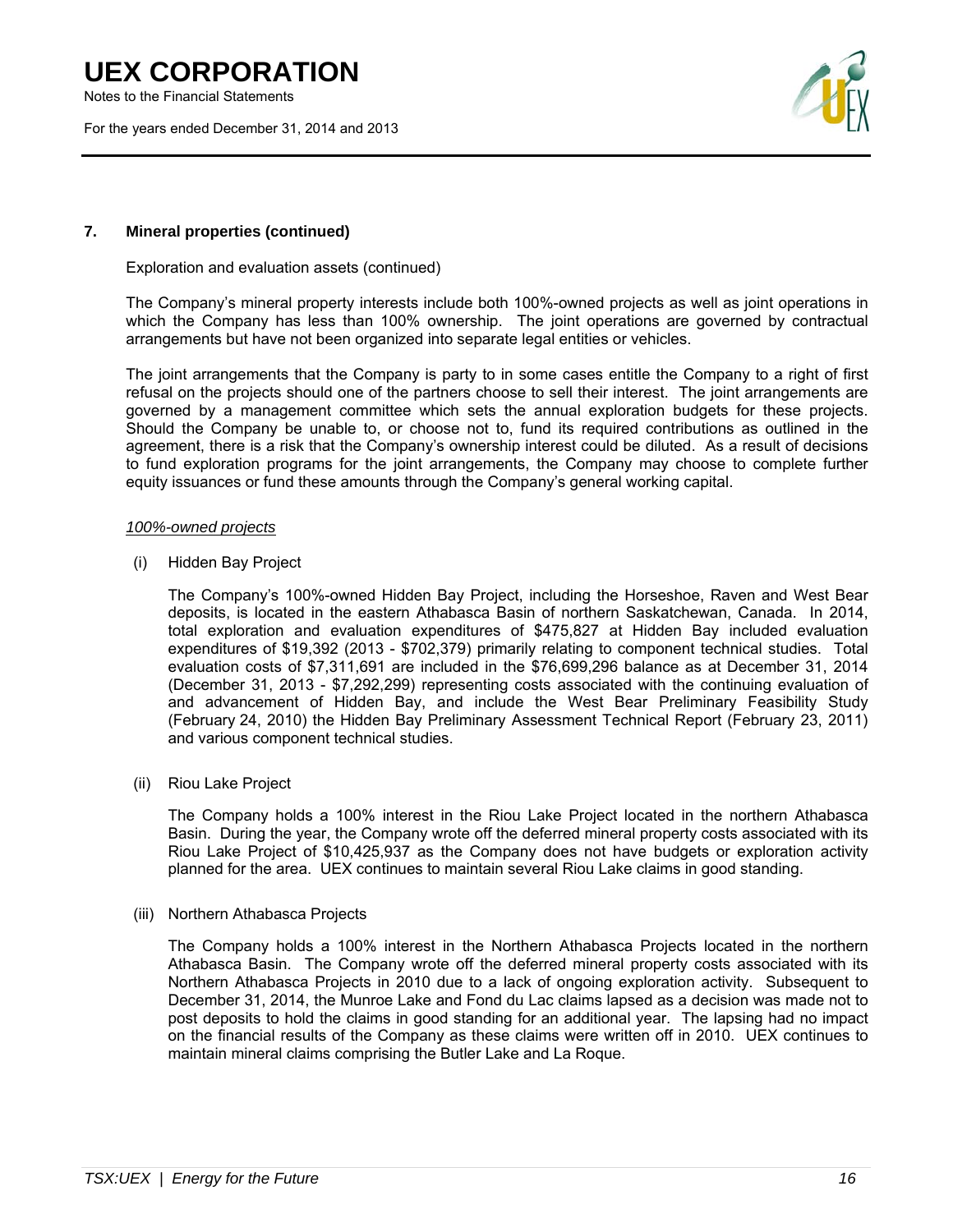Notes to the Financial Statements

For the years ended December 31, 2014 and 2013



# **7. Mineral properties (continued)**

Exploration and evaluation assets (continued)

### *Joint operations*

(iv) Western Athabasca Projects

 The Western Athabasca Projects (the "Projects"), located in the western Athabasca Basin, which include the Kianna, Anne, Colette and 58B deposits located at the Shea Creek Project, are nine joint ventures with the Company holding an approximate 49.1% interest and AREVA Resources Canada Inc. ("AREVA") holding an approximate 50.9% interest as at December 31, 2014 and 2013. The Company is in the process of negotiating joint-venture agreements with AREVA. As at December 31, 2014, total exploration and evaluation assets to date for Western Athabasca include evaluation expenditures of \$7,370,026 (December 31, 2013 - \$7,370,026).

The Kianna, Anne and Colette deposits are subject to a royalty of US\$0.212 per pound of  $U_3O_8$  sold to a maximum royalty of US\$10,000,000.

 As at December 31, 2014, UEX has committed to fund \$2.1 million of the \$4.8 million 2015 Western Athabasca exploration budget. UEX has decided not to fund its share of \$500,000 for the 2015 geophysical program, or approximately \$245,375 at the Laurie Project. UEX's interest in this project is anticipated to drop from the current 49.097% interest to approximately 42.25% should AREVA complete the approved program. This dilution would only apply to UEX's interest in the Laurie Project.

 On April 10, 2013 an agreement was signed with AREVA which grants UEX the option to increase its ownership interest in the Western Athabasca Projects, which includes the Shea Creek Project, by 0.9% to a maximum interest of 49.9% by spending \$18.0 million on exploration over the six-year period ending December 31, 2018. UEX is under no obligation to propose a budget in any year of the agreement. The ownership interest for the Projects shall be increased at the end of the year by the proportional amount of the additional exploration expenditures incurred in the year which are in addition to the budget amounts proposed by AREVA. UEX may propose an additional exploration budget of up to \$4.0 million in any single year without the prior approval of AREVA, who remains the project operator. UEX did not propose a supplemental exploration program for 2014.

 In the third quarter 2014, UEX and AREVA each staked new mineral claims in the Patterson Lake South area. These claims now form the Coppin Lake Project and are part of the Western Athabasca Projects.

(v) Black Lake Project

 The Black Lake Project ("Black Lake"), located in the northern Athabasca Basin, is a joint venture with the Company holding a 90.69% interest (December 31, 2013 – 89.99%) and AREVA holding a 9.31% interest (December 31, 2013 – 10.01%) as at December 31, 2014.

On December 24, 2013, the Company placed a cash deposit of \$43,344 with the Saskatchewan Ministry of the Economy to maintain a mineral claim for Black Lake that would have otherwise lapsed in January 2014. This cash deposit maintains the claim in good standing for a period of one year to January 2015 and is refundable to the Company upon completion of exploration work equal to the amount of the deposit plus the annual work assessment required to maintain the claim. As at December 31, 2014, sufficient work has been completed to ensure the deposit will be refunded upon filing of the necessary technical information. Subsequent to year end, the cash deposit was refunded to the Company.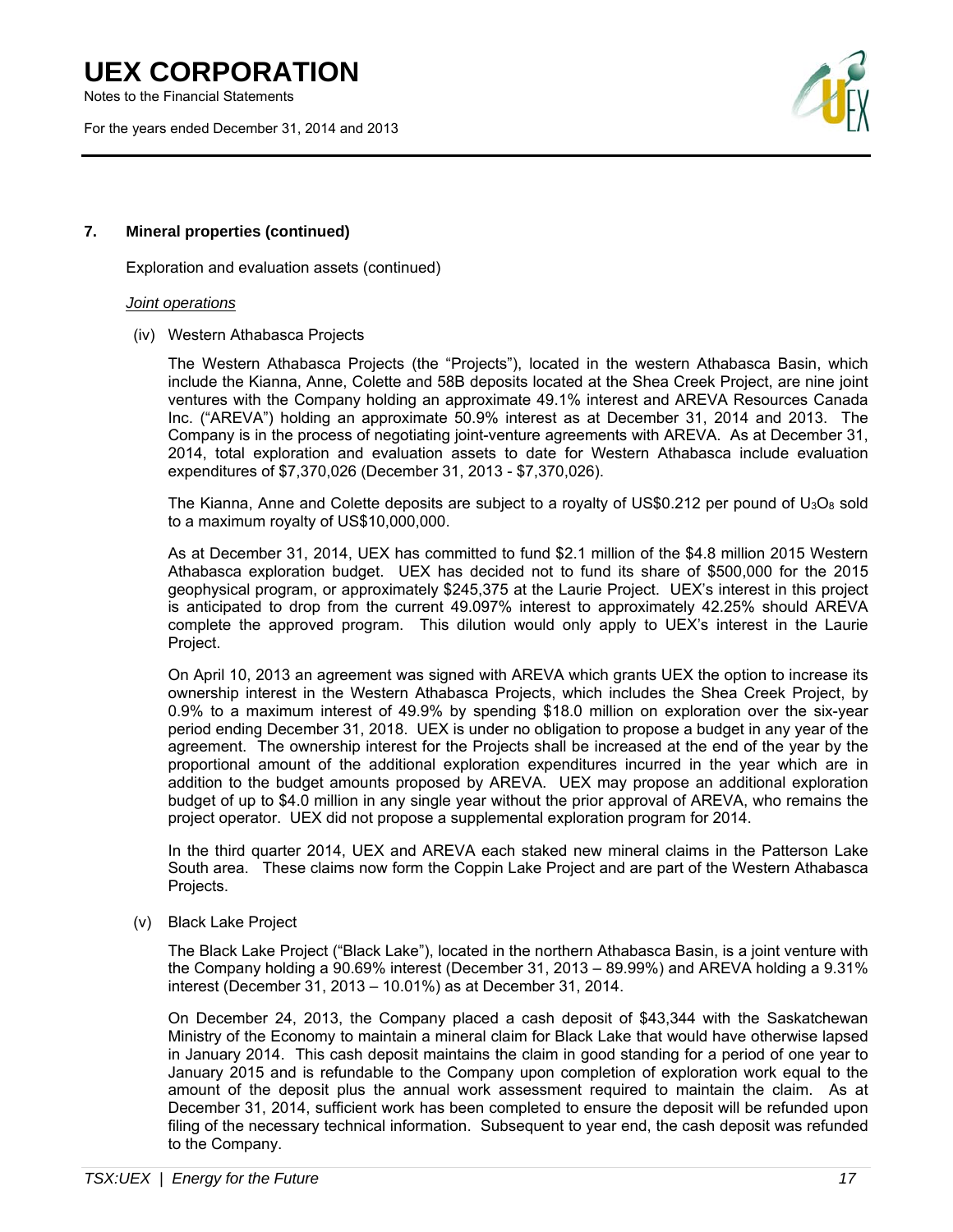Notes to the Financial Statements

For the years ended December 31, 2014 and 2013



# **7. Mineral properties (continued)**

Exploration and evaluation assets (continued)

### *Joint operations (continued)*

(v) Black Lake Project (continued)

 In early 2013, UEX signed an agreement with Uracan Resources Ltd. ("Uracan") whereby Uracan can earn a 60% interest in Black Lake. An amendment to this original agreement was signed on June 23, 2014.

 Uracan must fund a total of \$10.0 million of project expenditures over 10 years to earn their 60% interest in Black Lake from UEX, with no partial earn-in permitted. Uracan originally committed to spend \$2.0 million on project expenditures by December 31, 2014, with a firm commitment to fund \$1.5 million even if a decision was made by Uracan not to proceed with the earn-in or the agreement is otherwise terminated. UEX and Uracan amended the earn-in agreement reducing the 2014 expenditure requirement from \$2,000,000 to \$1,577,560. The \$422,440 reduction to the 2014 expenditure requirement has been added to the 2015 requirement, increasing it from \$1,000,000 to \$1,422,440. During the remainder of the option period, minimum expenditures of \$1.0 million per year are to be funded by Uracan. UEX remains the project operator and is entitled to a 10% management fee (netted against salaries, termination and placement fees) under the Black Lake joint venture agreement until such time as Uracan has earned its 60% interest in Black Lake.

 As part consideration for the earn-in, Uracan issued 300,000 shares and 150,000 share purchase warrants to UEX. These warrants are exchangeable for 150,000 Uracan shares. The warrants are exercisable for three years at a price of \$0.15 for each warrant. The opening value upon receipt was determined to be \$27,000 for the Uracan shares and \$8,931 for the Uracan warrants. The combined amount of \$35,931 was recorded as a reduction in the carrying value of the Black Lake Project in 2013. On June 23, 2014, Uracan issued 50,000 shares and 25,000 share purchase warrants as consideration for the deferral of \$422,440 in exploration commitments from 2014 to 2015. These warrants are exercisable for three years at a price of \$0.12 for each warrant and are exchangeable for 25,000 Uracan shares. The fair value upon receipt was determined to be \$2,750 for the Uracan shares and \$889 for the Uracan warrants. The combined amount of \$3,639 was recorded as a reduction in the carrying value of the Black Lake Project in 2014. Uracan has also granted to UEX a 1% NSR royalty from their ownership interest and upon UEX receiving a total of \$10.0 million in royalty payments, the NSR royalty will terminate.

 On December 15, 2014 Uracan was granted an extension of the deadline to complete their 2014 exploration expenditures to January 31, 2015. On December 22, 2014, UEX received a prepayment of \$455,884 from Uracan which amounted to 100% of the currently budgeted remaining 2014 exploration drilling program. This program was completed in January 2015.

 As at December 31, 2014, Uracan has \$424,034 in prepayments remaining for 2014 exploration programs and has funded approximately \$1.6 million toward its earn-in on the Black Lake Project. As at December 31, 2013, \$79,006 of the prepayment for the 2013 program budget remained unspent and was expended in early 2014.

# (vi) Beatty River Project

 The Company has a 25% interest in the Beatty River Project, which is located in the western Athabasca Basin and earned into JCU (Canada) Exploration Company, Limited's ("JCU") interest. AREVA is the operator of this project.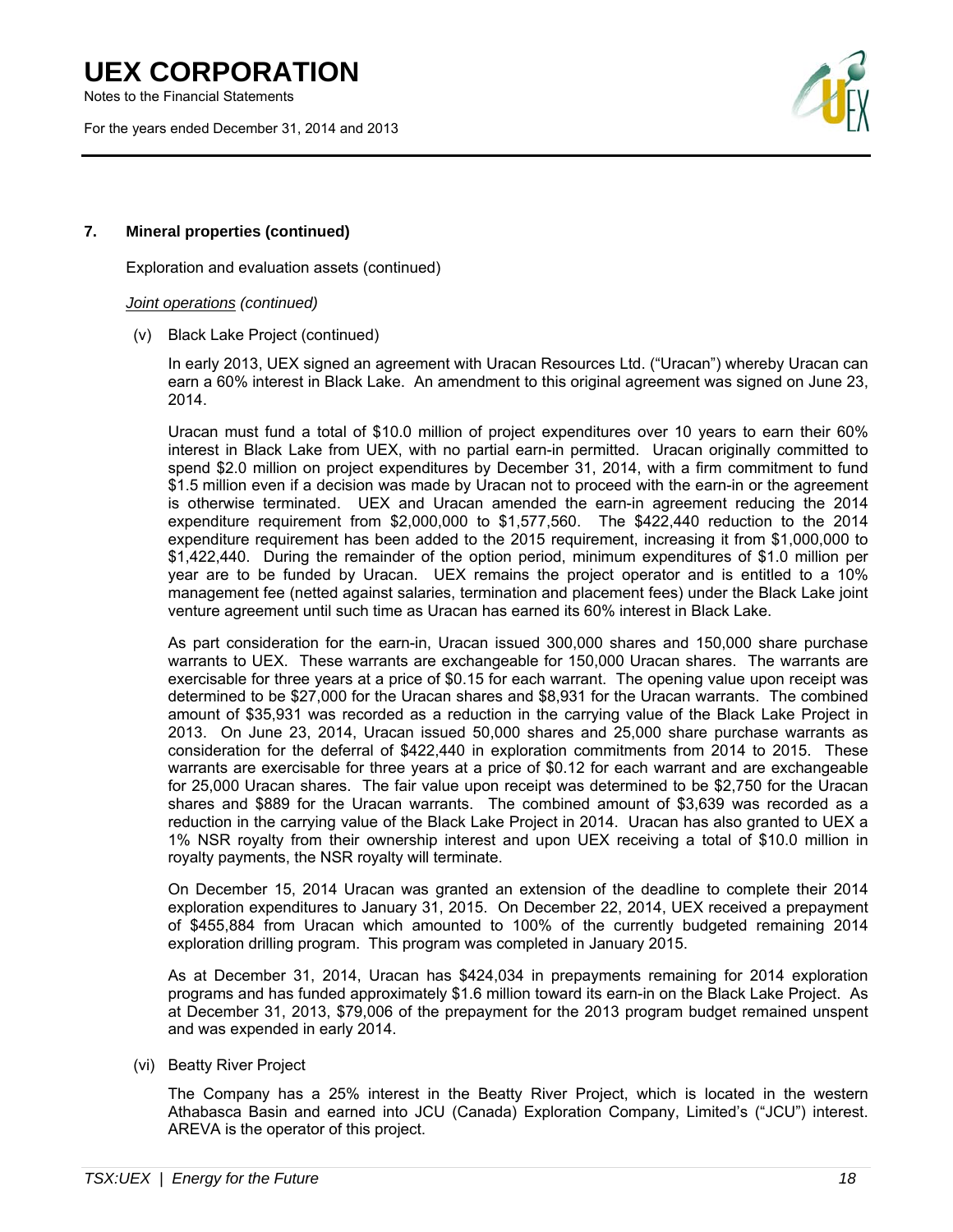Notes to the Financial Statements

For the years ended December 31, 2014 and 2013



# **7. Mineral properties (continued)**

Exploration and evaluation assets (continued)

 *Joint operations (continued)* 

UEX is party to the following joint arrangements:

| <b>Ownership interest</b><br>Effective December 31, 2014 | Western $(1)$<br>Athabasca | Black $(2)$<br>Lake | Beatty $(3)$<br>River |
|----------------------------------------------------------|----------------------------|---------------------|-----------------------|
| <b>UEX Corporation</b>                                   | 49.097%                    | $90.690\%$          | 25.000 %              |
| AREVA Resources Canada Inc.                              | 50.903                     | 9.310               | 50.702                |
| JCU (Canada) Exploration Co. Ltd.                        | -                          | -                   | 24.298                |
| Total                                                    | 100.000%                   | 100.000%            | 100.000%              |

| <b>Ownership interest</b><br>Effective December 31, 2013 | Western $(1)$<br>Athabasca | Black $(2)$<br>Lake      | Beatty $(3)$<br><b>River</b> |
|----------------------------------------------------------|----------------------------|--------------------------|------------------------------|
| <b>UEX Corporation</b>                                   | 49.097%                    | 89.990%                  | 25.000 %                     |
| AREVA Resources Canada Inc.                              | 50.903                     | 10.010                   | 50.702                       |
| JCU (Canada) Exploration Co. Ltd.                        | $\overline{\phantom{0}}$   | $\overline{\phantom{0}}$ | 24.298                       |
| Total                                                    | 100.000%                   | 100.000%                 | 100.000%                     |

 $(1)$  In 2014, \$5,255 in exploration expenditures (2013 - \$1,944,020) relating to the 2013 supplemental budget were 100% funded by UEX under the terms of the optional six-year, \$18 million, 0.9% additional earn-in agreement. The increase in UEX's ownership interest from 49.0972% to 49.0975% as a result of these expenditures has had a negligible impact on the overall ownership interest of the Western Athabasca Projects.

 $(2)$  In early 2015, UEX notified AREVA that their ownership interest in Black Lake had been diluted from 10.010% to 9.310% as a result of their decision to not participate in the 2014 programs (see Note 7(v) *Black Lake Project*). In 2013, UEX entered into an agreement with Uracan Resources Ltd. ("Uracan") whereby the Company will transfer to Uracan a 60% interest in the Black Lake Project upon completion of their funding of \$10 million in exploration expenditures on UEX's behalf.

(3) UEX completed its earn-in on the Beatty River Project in 2013 and holds a 25% interest in the project (see Note 7(vi) *Beatty River Project*).

# **8. Investments**

The Company holds 350,000 share and 175,000 warrant certificates of Uracan. In early 2013, 300,000 shares and 150,000 warrants were received as partial consideration for the signing of an agreement which allows Uracan to earn a 60% interest in the Black Lake Project (see Note 7(v)). On June 23, 2014, UEX entered into an amendment to the earn-in agreement with Uracan which deferred \$422,440 in exploration commitments from 2014 and added these to the 2015 exploration commitments. Upon execution of this agreement, UEX received from Uracan a further 50,000 shares and 25,000 share purchase warrants. These shares and warrants are being held for long-term investment purposes. The investments include warrants which have been classified as Financial assets at fair value through profit or loss ("FVTPL") and as such are stated at fair value with any changes in fair value recognized in profit or loss. The investments also include shares which have been classified as Available for-sale financial assets and are carried at fair value. Changes in fair value are recognized in other comprehensive income with amounts in accumulated other comprehensive income recognized in profit and loss when they are sold.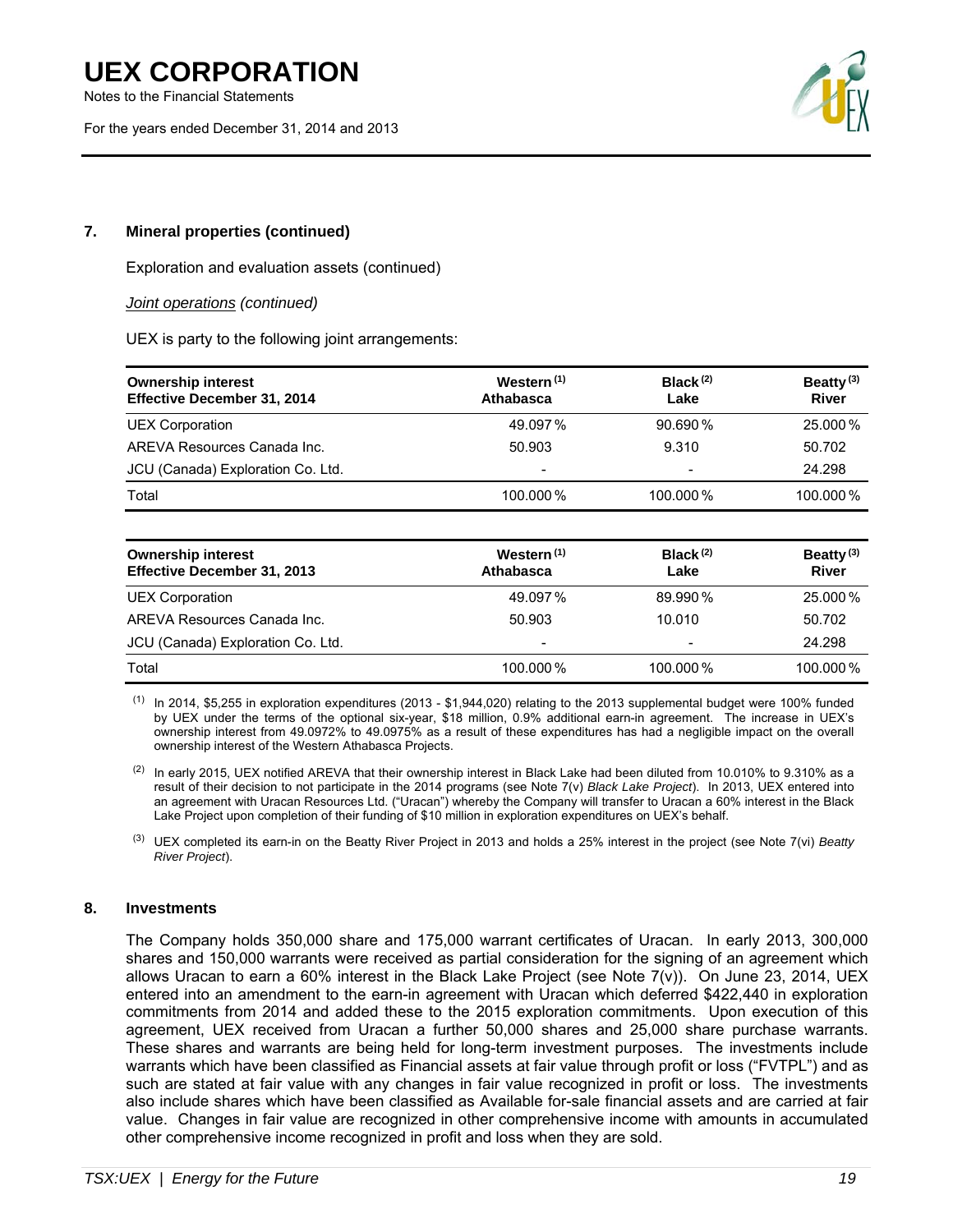Notes to the Financial Statements

For the years ended December 31, 2014 and 2013



# **8. Investments (continued)**

|                                                                       | December 31<br>2014 | December 31<br>2013 |
|-----------------------------------------------------------------------|---------------------|---------------------|
| Common shares held - Uracan <sup>(1)</sup> (TSX.V: URC) (see Note 14) | 19.250              | 27,000              |
| Warrants held - Uracan (see Note 14)                                  | 2.937               | 4,733               |
|                                                                       | 22.187              | 31.733              |

 $(1)$  The initial fair value of the shares is \$29,750 based on the market closing prices on February 13, 2013 (\$27,000) and June 23, 2014 (\$2,750), the dates the shares were received.

The fair value of the Uracan shares is based on the market price for these actively traded securities.

The fair value of the warrants received from Uracan was determined using the Black-Scholes option-pricing model with the following weighted-average assumptions as at the dates indicated:

| February 13, 2013 Agreement                 | December 31<br>2014 | December 31<br>2013 |
|---------------------------------------------|---------------------|---------------------|
| Number of warrants - Uracan <sup>(2)</sup>  | 150,000             | 150,000             |
| Expected forfeiture rate                    | $0.00\%$            | $0.00\%$            |
| Weighted-average valuation date fair values | \$0.01              | \$0.06              |
| <b>Expected volatility</b>                  | 124.13%             | 150.18%             |
| Risk-free interest rate                     | 1.01%               | 1.14%               |
| Expected life                               | 1.12 years          | 2.19 years          |

 $(2)$  Initial fair value of the 150,000 Uracan warrants on February 13, 2013 was determined to be \$8,931 using the Black-Scholes option-pricing model with the following weighted-average assumptions: Pre-vest forfeiture rate – 0.00%; Expected volatility – 127.26%; Risk-free interest rate – 1.22%; and Expected life of warrants – 3.00 years.

| June 23, 2014 Agreement Amendment           | December 31<br>2014 | December 31<br>2013 |
|---------------------------------------------|---------------------|---------------------|
| Number of warrants – Uracan $(3)$           | 25,000              |                     |
| Expected forfeiture rate                    | $0.00\%$            |                     |
| Weighted-average valuation date fair values | \$0.03              |                     |
| <b>Expected volatility</b>                  | 121.77%             |                     |
| Risk-free interest rate                     | 1.03%               |                     |
| Expected life                               | 2.48 years          |                     |

 $<sup>(3)</sup>$  Initial fair value of the 25,000 Uracan warrants on June 23, 2014 was determined to be \$889 using the Black-Scholes</sup> option-pricing model with the following weighted-average assumptions: Pre-vest forfeiture rate – 0.00%; Expected volatility – 132.48%; Risk-free interest rate – 1.23%; and Expected life of warrants – 3.00 years.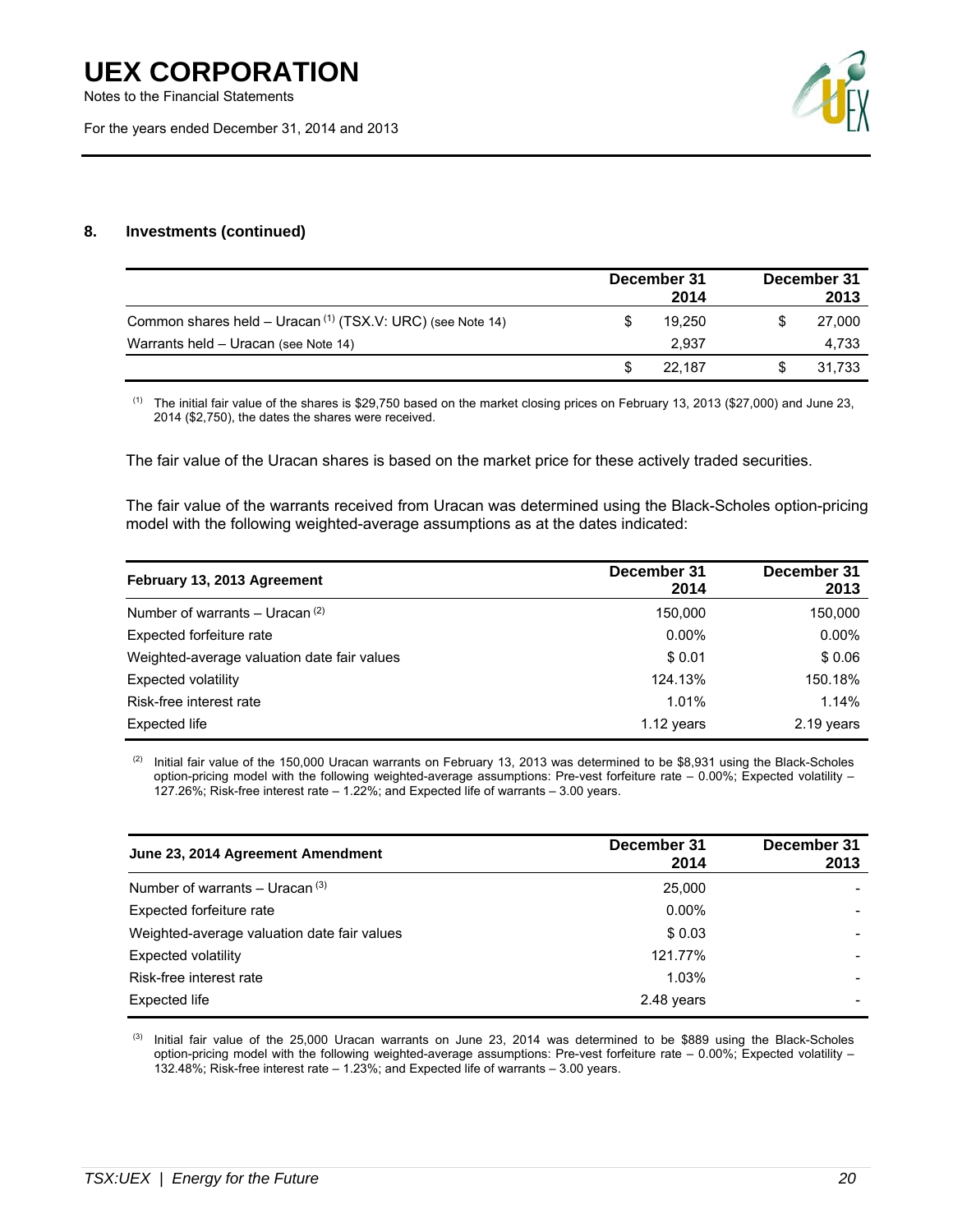Notes to the Financial Statements

For the years ended December 31, 2014 and 2013



# **9. Accounts payable and other liabilities**

|                                         |    | December 31<br>2014 | December 31<br>2013 |
|-----------------------------------------|----|---------------------|---------------------|
| Trade payables                          | \$ | 199.851             | \$<br>50,936        |
| Other liabilities                       |    | 67,570              | 90,692              |
| Uracan - Black Lake program prepayments |    | 424.034             | 79,006              |
| Flow-through share premium              |    | 630.984             |                     |
|                                         | S  | 1,322,439           | \$<br>220,634       |

The prepayments received from Uracan in 2014 represent the full budgeted amount of \$1,529,384 for the 2014 exploration program at Black Lake. As at December 31, 2014, \$424,034 of these prepayments remained unspent. The prepayment received from Uracan in 2013 represented the full budgeted amount of \$104,060 for the 2013 exploration program at Black Lake. The unspent amount of \$79,006 as at December 31, 2013 was fully expended upon completion of the 2013 exploration program in January 2014.

The flow-through share premium represents the difference between the subscription price of \$0.430 per share and the market price at issuance of \$0.335 per share relating to the September 29, 2014 flow-through placement of 7,176,390 shares (\$681,757). In February of 2015, the flow-through share premium liability of \$630,984 relating to unspent amounts of \$2,856,029 at December 31, 2014 from the September 29, 2014 flow-through placement was extinguished on the renouncement of the tax benefits to the subscribers of that placement effective December 31, 2014.

# **10. Income taxes**

 The tax effects of temporary differences that give rise to significant portions of the deferred tax assets and liabilities at December 31, 2014 and 2013 are presented below:

|                              | December 31      | December 31     |  |
|------------------------------|------------------|-----------------|--|
|                              | 2014             | 2013            |  |
| Deferred tax assets          |                  |                 |  |
| Losses carried forward       | \$<br>3,512,468  | 2,937,669<br>\$ |  |
| Charitable donations         | 8.438            | 8.438           |  |
| Equipment                    | 179.648          | 162,609         |  |
| Share issuance costs         | 151,005          | 173,918         |  |
| Investments                  | 2.347            | 567             |  |
|                              | 3,853,906        | 3,283,201       |  |
| Deferred tax liabilities     |                  |                 |  |
| Mineral properties           | 13,917,555       | 16,659,679      |  |
| Net deferred tax liabilities | 10.063.649<br>S. | \$13,376,478    |  |

 At December 31, 2014, the Company has non-capital losses available for income tax purposes totaling approximately \$13,009,139 (December 31, 2013 - \$10,880,257) which may be carried forward to reduce future years' taxable income. These losses, if not utilized will begin expiring in 2028, with the current period's non-capital losses expiring in 2034.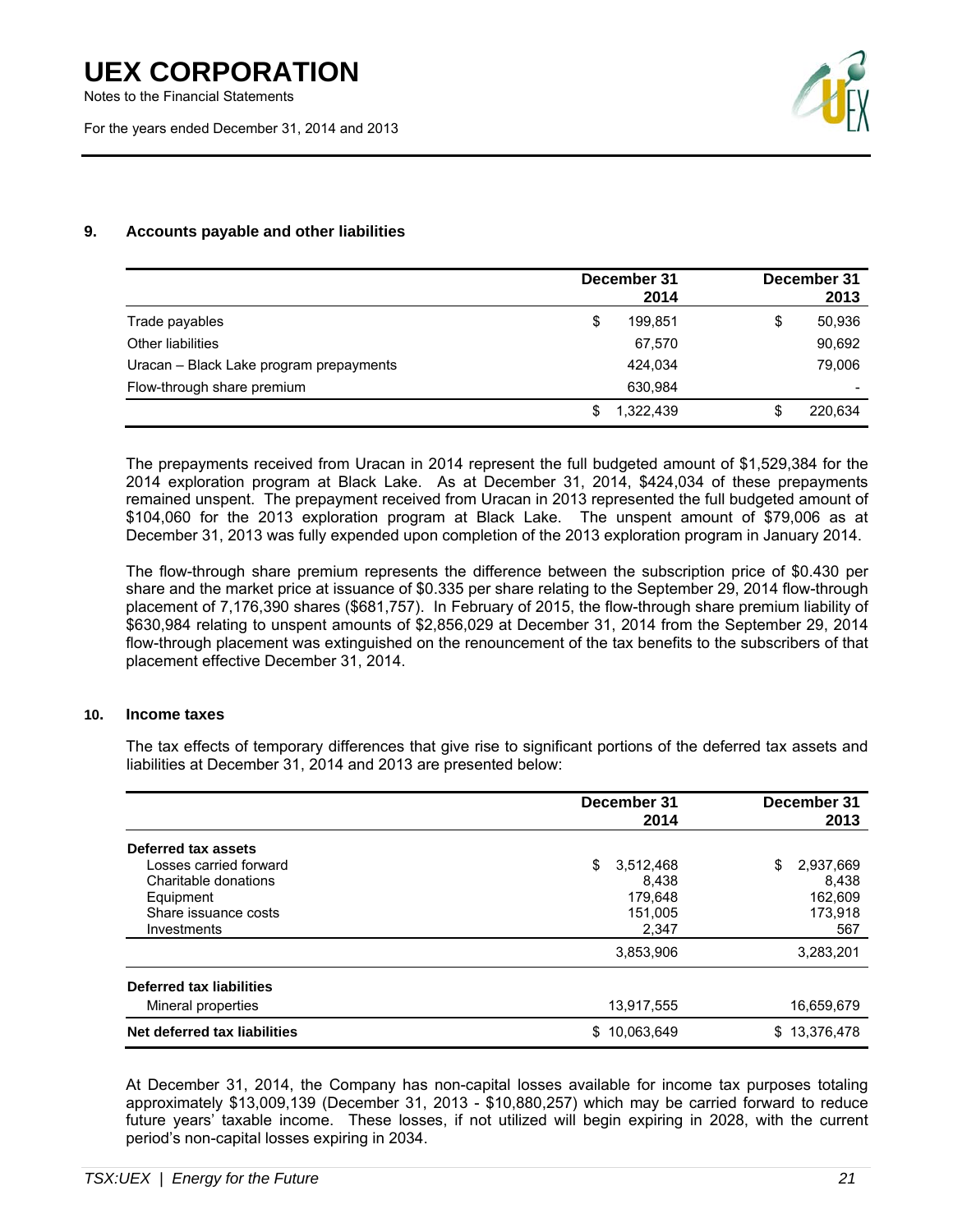Notes to the Financial Statements

For the years ended December 31, 2014 and 2013



# **10. Income taxes (continued)**

A reconciliation of income taxes at statutory rates with the reported taxes for the years ended December 31, 2014 and 2013 is as follows:

|                                                                |   | <b>Year ended December 31</b><br>2014 |    | 2013        |
|----------------------------------------------------------------|---|---------------------------------------|----|-------------|
| Loss before income taxes                                       |   | \$(12,753,278)                        | S  | (2,036,706) |
| Statutory rates                                                |   | 27%                                   |    | 27%         |
| Income tax recovery at statutory rates                         |   | 3.443.385                             |    | 549.911     |
| Non-deductible expenses and permanent differences              |   | (135, 811)                            |    | (130, 957)  |
| Exploration expenditures renounced net of flow-through premium |   | (11, 277)                             |    | (730, 250)  |
| Deferred income tax recovery (expense)                         | S | 3,296,297                             | \$ | (311, 296)  |
| Deferred income tax recovery – other comprehensive income      | S | 1,418                                 | \$ |             |

### **11. Share capital**

(a) Authorized

 The authorized share capital of the Company consists of an unlimited number of common shares and an unlimited number of (no par value) preferred shares issuable in series, of which 1,000,000 preferred shares have been designated Series 1 Preferred Shares.

(b) Issued and outstanding – common shares

|                                                      | Number of<br>shares | Value              |
|------------------------------------------------------|---------------------|--------------------|
| Balance, December 31, 2012                           | 221,488,679         | 172,345,291<br>\$. |
| Issued pursuant to private placement in 2013         | 6,350,000           | 3,175,000          |
| Share issuance costs                                 |                     | (104, 972)         |
| Value attributed to flow-through premium on issuance |                     | (127,000)          |
| Deferred income taxes on share issuance costs        |                     | 28,342             |
| Balance, December 31, 2013                           | 227,838,679         | 175,316,661        |
| Issued pursuant to private placement in 2014         | 7,176,390           | 3,085,848          |
| Share issuance costs                                 |                     | (244, 028)         |
| Value attributed to flow-through premium on issuance |                     | (681, 757)         |
| Deferred income taxes on share issuance costs        |                     | 65,887             |
| Balance, December 31, 2014                           | 235,015,069         | \$177,542,611      |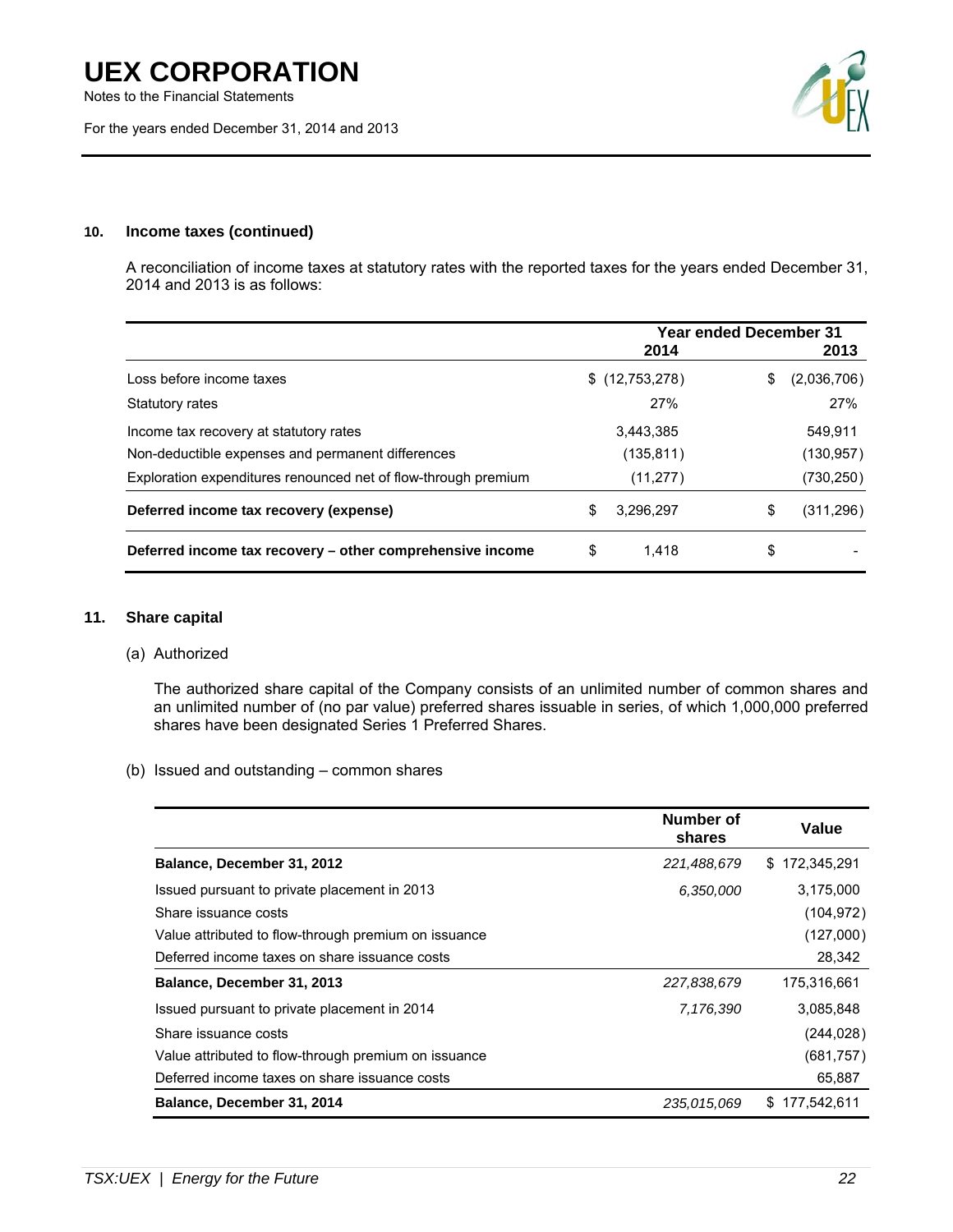Notes to the Financial Statements

For the years ended December 31, 2014 and 2013



### **11. Share capital (continued)**

(b) Issued and outstanding – common shares (continued)

On September 29, 2014, the Company completed a private placement of 7,176,390 flow-through shares at a price of \$0.43 per share for gross proceeds of \$3,085,848 with issue costs of \$89,736 and paid an agent a cash commission of \$154,292. A flow-through premium related to the sale of the associated tax benefits was determined to be \$681,757 and a related \$65,887 deferred income tax was recorded in share capital. Cameco did not exercise its pre-emptive right to participate in the offering and as a result, their ownership interest in UEX declined from approximately 21.95% to 21.28%.

On June 5, 2013, the Company completed a non-brokered private placement of 6,350,000 flow-through shares at a price of \$0.50 per share for gross proceeds of \$3,175,000 with issue costs of \$44,972 and a referral fee of \$60,000. A flow-through premium related to the sale of the associated tax benefits was determined to be \$127,000 and a related \$28,342 deferred income tax was recorded in share capital. Cameco did not exercise its pre-emptive right to participate in the offering and as a result, their ownership interest in UEX declined from approximately 22.58% to approximately 21.95%.

(c) Share-based compensation

 Under the Company's share-based compensation plan, the Company may grant share purchase options to its key employees, directors, officers and others providing services to the Company. The maximum number of shares issuable under the plan is a rolling number equal to 10% of the issued and outstanding common shares of the Company from time to time. Under the plan, the exercise price of each share purchase option shall be fixed by the Board of Directors but shall not be less than the quoted closing market price of the shares on the Toronto Stock Exchange on the date prior to the share purchase option being granted and a share purchase option's maximum term is 10 years. The shares subject to each share purchase option shall vest at such time or times as may be determined by the Board of Directors.

 A summary of the status of the Company's share-based compensation plan as at December 31, 2014 and December 31, 2013 and changes during the years ended on these dates is presented below:

|                                | Number of share<br>purchase options | Weighted-average<br>exercise price |
|--------------------------------|-------------------------------------|------------------------------------|
| Outstanding, December 31, 2012 | 16.186.000                          | \$1.08                             |
| Granted                        | 2.285.000                           | 0.36                               |
| Cancelled                      | (1,200,000)                         | 1.38                               |
| Expired                        | (450,000)                           | 0.80                               |
| Outstanding, December 31, 2013 | 16.821.000                          | 0.97                               |
| Granted                        | 2.795.000                           | 0.34                               |
| Cancelled                      | (2,400,000)                         | 1.10                               |
| Expired                        | (1,355,000)                         | 0.92                               |
| Outstanding, December 31, 2014 | 15,861,000                          | \$0.84                             |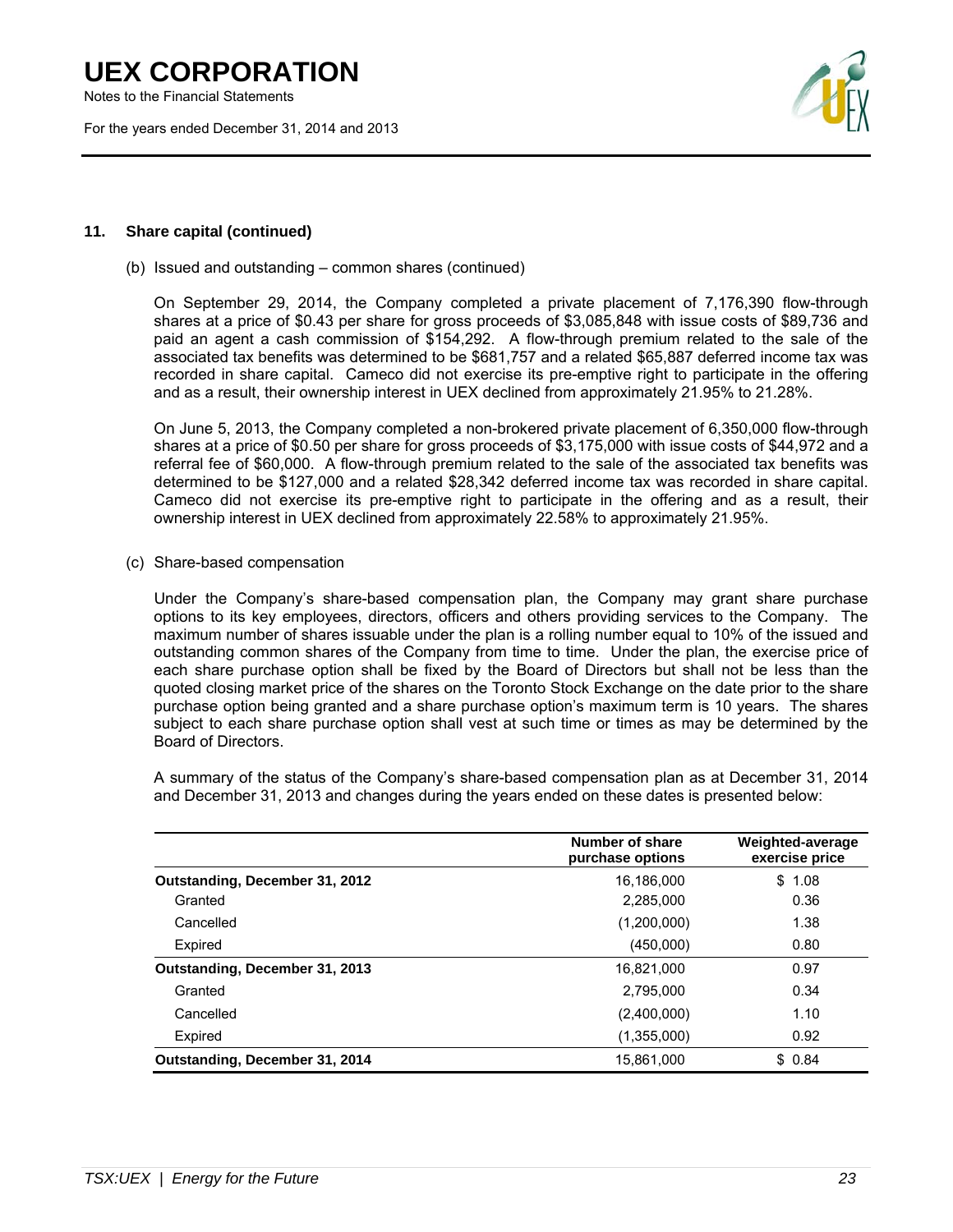Notes to the Financial Statements

For the years ended December 31, 2014 and 2013



### **11. Share capital (continued)**

#### (c) Share-based compensation (continued)

In the year ended December 31, 2014, \$1,476,501 was transferred from the share-based payments reserve to deficit relating to the cancellation of 2,400,000 share purchase options and \$845,286 was transferred from the share-based payments reserve to deficit relating to the expiry of 1,355,000 share purchase options. In the year ended December 31, 2013, \$961,852 was transferred from the share-based payments reserve to deficit relating to the cancellation of 1,200,000 share purchase options and \$207,748 was transferred from the share-based payments reserve to deficit relating to the expiry of 450,000 share purchase options.

 As at December 31, 2014, the Company had a total of 15,861,000 share purchase options outstanding related to director, employee and consultant share purchase options, the details of which are as follows:

| Outstanding                 |                                                  |                                        |                                                                         | <b>Exercisable</b>                               |                                               |
|-----------------------------|--------------------------------------------------|----------------------------------------|-------------------------------------------------------------------------|--------------------------------------------------|-----------------------------------------------|
| Range of exercise<br>prices | <b>Number</b><br>of share<br>purchase<br>options | Weighted-<br>average<br>exercise price | <b>Weighted-</b><br>average<br>remaining<br>contractual life<br>(years) | <b>Number</b><br>of share<br>purchase<br>options | <b>Weighted-</b><br>average<br>exercise price |
| $$0.305 - 0.510$            | 4.855.000                                        | \$0.350                                | 4.170                                                                   | 2.301.665                                        | \$0.350                                       |
| $0.520 - 1.060$             | 5.476.000                                        | 0.810                                  | 6.080                                                                   | 5,476,000                                        | 0.810                                         |
| 1.070 - 1.450               | 5,530,000                                        | 1.300                                  | 4.710                                                                   | 5,530,000                                        | 1.300                                         |
|                             | 15,861,000                                       | \$0.840                                | 5.020                                                                   | 13,307,665                                       | \$0.930                                       |

 The share-based payments reserve values of \$2,787,954 as at December 31, 2014 and \$4,585,900 as at December 31, 2013 on the balance sheet reflect the expensed and capitalized fair value of vested share purchase options. If all options that are vested were exercised, the entire balance of the share-based payments reserve would be transferred to share capital.

 The estimated fair value expense of all share purchase options vested during the year ended December 31, 2014 is \$523,841 (2013 - \$667,309). The amount included in mineral properties for the year ended December 31, 2014 is \$33,734 (2013 - \$157,082) and the remaining \$490,107 (2013 - \$510,227) was expensed. The unamortized balance of share-based compensation expense for share purchase options that were not vested at December 31, 2014 is \$283,693 (2013 - \$340,101).

The fair value of the options granted each year was determined using the Black-Scholes option-pricing model with the following weighted-average assumptions:

|                                         | December 31<br>2014 | December 31<br>2013 |
|-----------------------------------------|---------------------|---------------------|
| Number of options granted               | 2,795,000           | 2,285,000           |
| Expected forfeiture rate                | 0.43%               | 0.47%               |
| Weighted-average grant date fair values | \$ 0.34             | \$0.36              |
| Expected volatility                     | 66.86%              | 69.03%              |
| Risk-free interest rate                 | 1.43%               | 1.51%               |
| <b>Expected life</b>                    | 4.18 years          | 4.25 years          |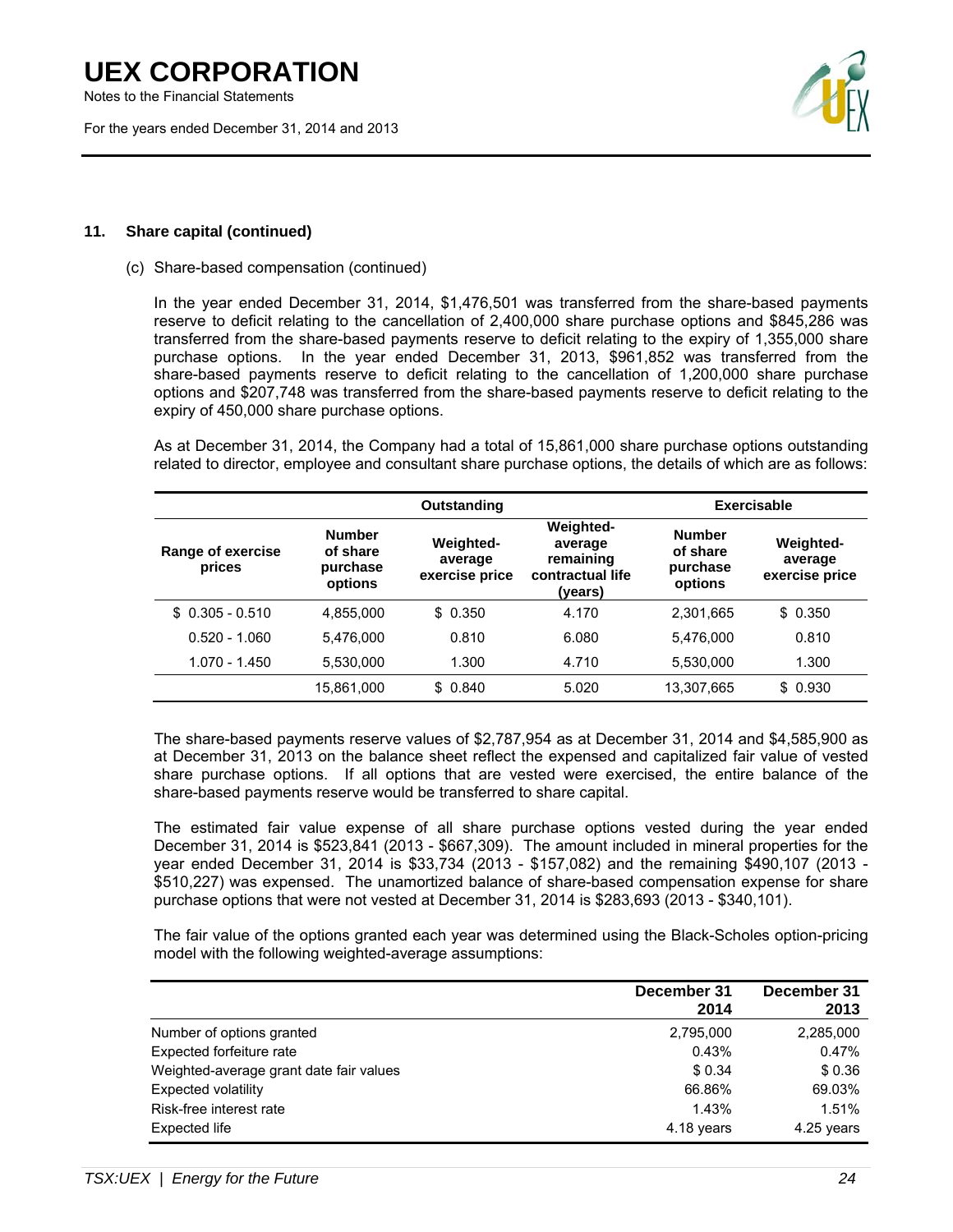Notes to the Financial Statements

For the years ended December 31, 2014 and 2013



# **11. Share capital (continued)**

### (d) Flow-through shares

The Company has financed a portion of its exploration programs through the use of flow-through share issuances. Income tax deductions relating to these expenditures are claimable by the investors and not by the Company.

As at December 31, 2014, the Company has spent \$229,819 of the \$3,085,848 flow-through monies raised in the September 29, 2014 placement. The Company renounced the income tax benefit of this issue to its subscribers effective December 31, 2014. All of the \$3,175,000 flow-through monies raised in the June 5, 2013 placement were expended on qualified expenditures in 2013 and the income tax benefit related to this placement was renounced effective December 31, 2013.

# **12. Commitments**

 The Company has an obligation of \$56,743 under an operating lease for its office premises expiring November 2015 and an obligation related to a retirement consulting agreement. The future minimum payments are as follows:

|      | December 31<br>2014      |
|------|--------------------------|
| 2015 | 239,743                  |
| 2016 | $\overline{\phantom{0}}$ |
| 2017 | $\overline{\phantom{0}}$ |
| 2018 | $\overline{\phantom{0}}$ |
| 2019 | $\overline{\phantom{0}}$ |

Pursuant to a retirement agreement, the Company entered into a consulting arrangement whereby Mr. Graham Thody, the former President and Chief Executive Officer, agreed to provide management transition services for a two-year period for \$366,000. The second half of this consulting fee (\$183,000) was paid in January of 2015 for consulting services up to December 31, 2015 when the consulting arrangement will terminate. While this consulting agreement is in effect, Mr. Thody is not entitled to receive director's fees. Other commitments in respect of the Company's mineral properties are disclosed in Note 7 and Note 11(d).

# **13. Management of capital**

 The Company's objective when managing capital is to safeguard the Company's ability to continue as a going concern in order to pursue the exploration and evaluation programs on its mineral properties. The Company manages its capital structure, consisting of shareholders' equity, and makes adjustments to it, based on funds available to the Company, in order to support the exploration and evaluation of its mineral properties. Historically, the Company has relied exclusively on the issuance of common shares for its capital requirements.

 All of the Company's cash and cash equivalents are available for exploration and evaluation programs and administrative operations. The Company has not changed its approach to capital management during the current period, and is not subject to any external capital restrictions.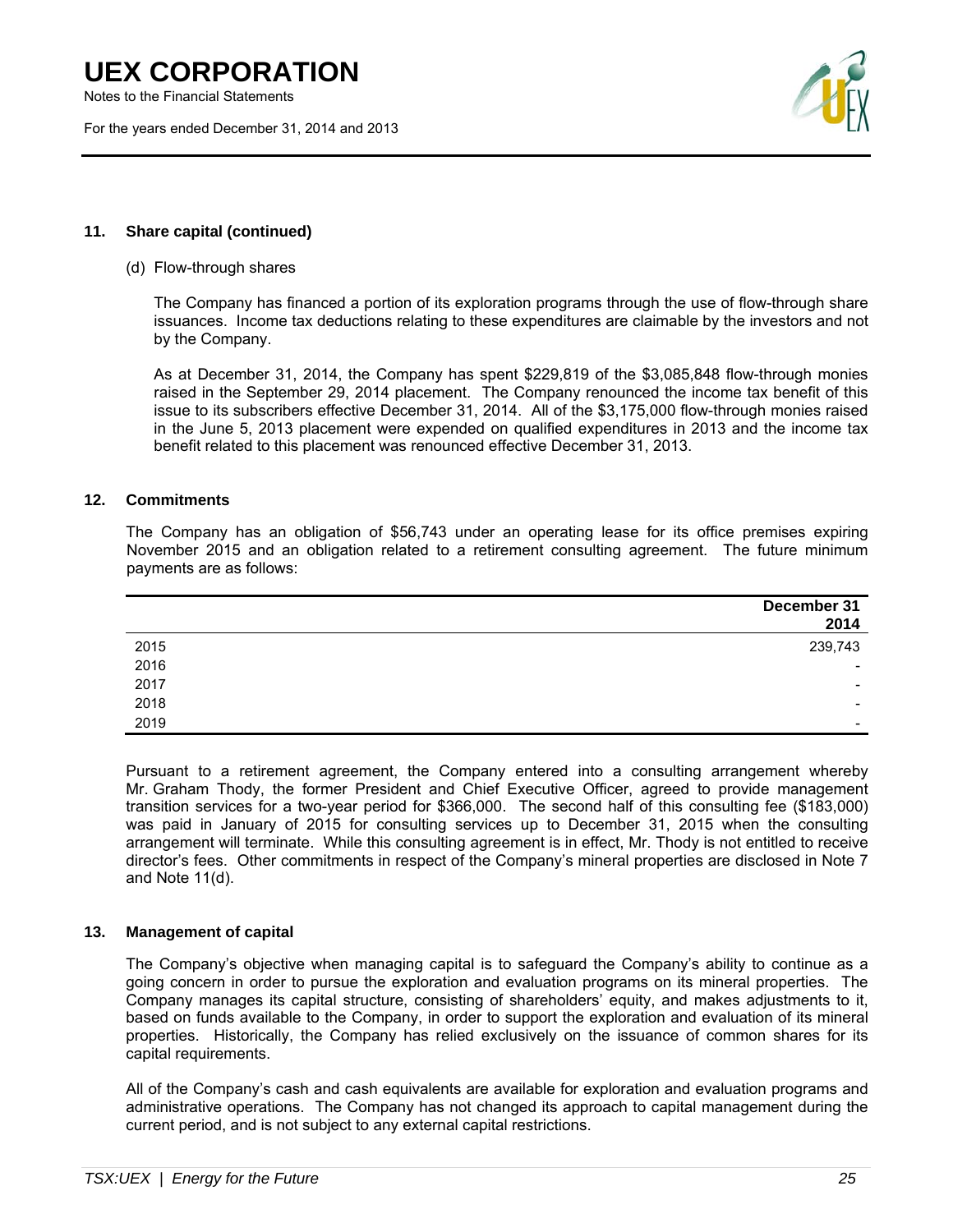Notes to the Financial Statements

For the years ended December 31, 2014 and 2013



# **14. Management of financial risk**

 The Company operates entirely in Canada and is therefore not subject to any significant foreign currency risk. The Company's financial instruments are exposed to limited liquidity risk, credit risk and market risk.

 Liquidity risk is the risk that the Company will not be able to meet its financial obligations as they fall due. The Company manages liquidity risk through the management of its capital structure as outlined in Note 13. Accounts payable and other liabilities are due within the current operating period.

Credit risk is the risk of an unexpected loss if a third party to a financial instrument fails to meet its contractual obligations. The Company's exposure to credit risk includes cash and cash equivalents and amounts receivable. The Company reduces its credit risk by maintaining its bank accounts at large national financial institutions. The maximum exposure to credit risk is equal to the carrying value of cash and cash equivalents and amounts receivable. The Company's investment policy is to invest its cash in highly liquid short-term interest-bearing investments that are redeemable 90 days or less from the original date of acquisition.

Market risk is the risk that changes in market prices such as foreign exchange rates and interest rates will affect the Company's income. The Company is subject to interest rate risk on its cash and cash equivalents. The Company reduces this risk by investing its cash in highly liquid short-term interest-bearing investments that earn interest on a fixed rate basis.

 All financial instruments measured at fair value are categorized into one of three hierarchy levels, described below, for disclosure purposes. Each level is based on the transparency of the inputs used to measure the fair values of assets and liabilities:

- Level 1 Values based on unadjusted quoted prices in active markets that are accessible at the measurement date for identical assets or liabilities;
- Level 2 Values based on quoted prices in markets that are not active or model inputs that are observable either directly or indirectly for substantially the full term of the asset or liability; and
- Level 3 Values based on prices or valuation techniques that require inputs that are both unobservable and significant to the overall fair value measurement.

 The carrying values of amounts receivable, and accounts payable and other liabilities are a reasonable estimate of their fair values because of the short period to maturity of these instruments.

 Cash and cash equivalents are classified as loans and receivables and are initially recorded at fair value and subsequently at amortized cost with accrued interest recorded in accounts receivable.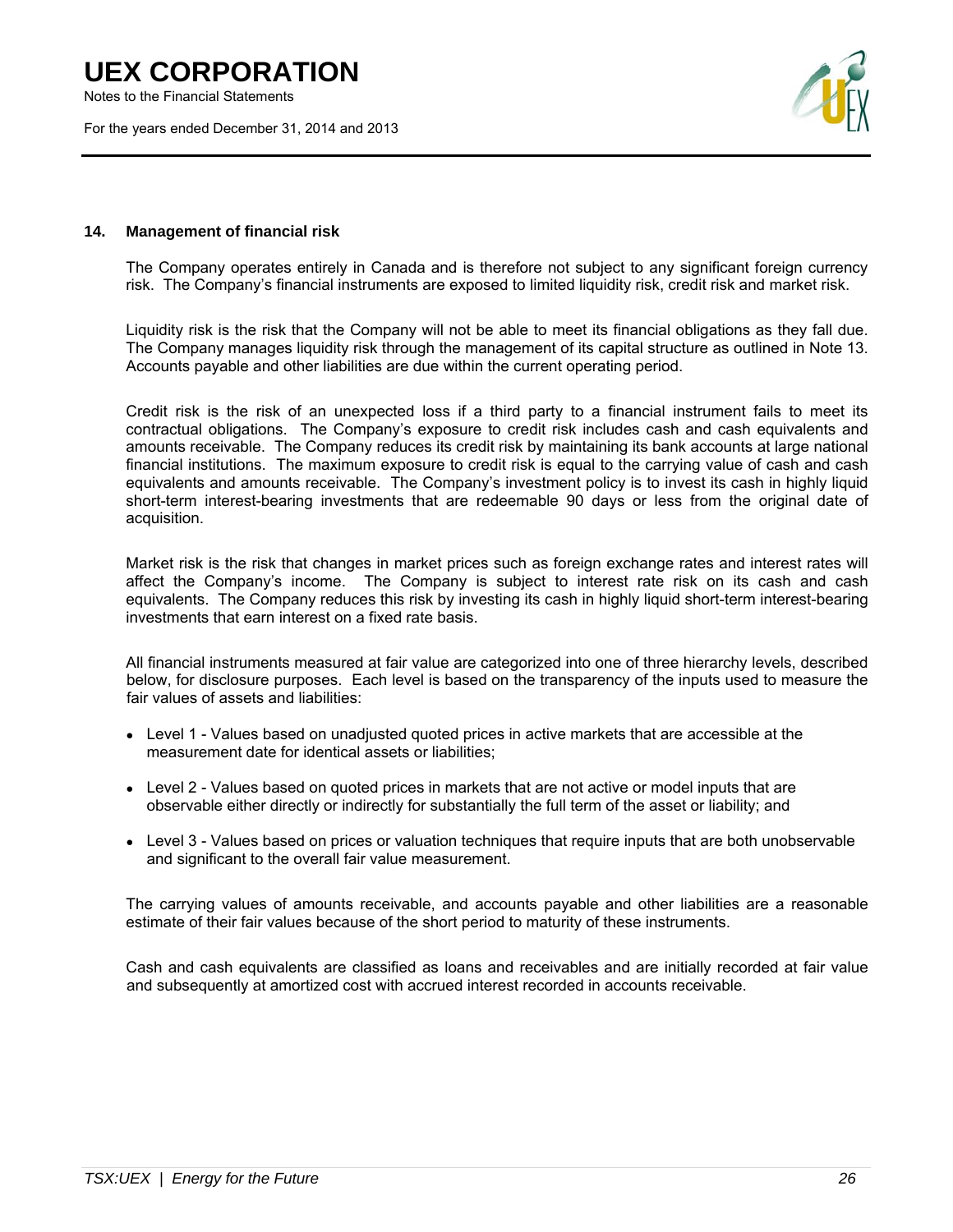Notes to the Financial Statements

For the years ended December 31, 2014 and 2013



# **14. Management of financial risk (continued)**

The following table summarizes those assets and liabilities carried at fair value:

| Investments – as at December 31, 2014 | Level 1 |        | Level 2 |                          | Level 3 |                          | Total  |
|---------------------------------------|---------|--------|---------|--------------------------|---------|--------------------------|--------|
| Shares - Uracan (TSX-V: URC)          |         | 19.250 |         |                          | - \$    | $\overline{\phantom{a}}$ | 19.250 |
| Warrants – Uracan $(1)$               |         | ۰      |         | $\overline{\phantom{0}}$ |         | 2.937                    | 2,937  |
|                                       |         | 19.250 |         | - \$                     |         | 2.937                    | 22.187 |

| Investments – as at December 31, 2013                   | Level 1 |                                    | Level 2 |  |            | Level 3                           | Total |                 |  |
|---------------------------------------------------------|---------|------------------------------------|---------|--|------------|-----------------------------------|-------|-----------------|--|
| Shares - Uracan (TSX-V: URC)<br>Warrants – Uracan $(1)$ |         | 27.000<br>$\overline{\phantom{a}}$ |         |  | - \$       | $\overline{\phantom{a}}$<br>4.733 |       | 27.000<br>4,733 |  |
|                                                         |         |                                    |         |  |            |                                   |       |                 |  |
|                                                         |         | 27.000                             |         |  | $^{\circ}$ | 4.733                             |       | 31.733          |  |

 $(1)$  Black-Scholes inputs for the Uracan warrant valuation are disclosed in Note 8 – Investments.

The following table shows a reconciliation from the beginning balances to ending balances for Level 1 fair value measurements for investments:

|                                                                                                                                    | Number of<br><b>Shares</b> | Change in<br><b>Fair Value</b><br>(OCI) |    | <b>Fair Value</b> |
|------------------------------------------------------------------------------------------------------------------------------------|----------------------------|-----------------------------------------|----|-------------------|
| Balance, December 31, 2012                                                                                                         |                            |                                         | \$ |                   |
| Shares received as partial consideration for the Black Lake Project<br>earn-in agreement (February 13, 2013) (see Note 7(v))       | <i>300.000</i>             |                                         |    | 27,000            |
| Changes in fair value – total unrealized gain (loss) on financial assets<br>at FVTPL (shares) - year ended December 31, 2013       |                            |                                         |    |                   |
| Balance, December 31, 2013                                                                                                         | 300,000                    |                                         | S  | 27,000            |
| Shares received as partial consideration for the Black Lake Project<br>earn-in agreement amendment (June 23, 2014) (see Note 7(v)) | 50,000                     |                                         |    | 2.750             |
| Changes in fair value – total unrealized gain (loss) on financial assets<br>at FVTPL (shares) - year ended December 31, 2014       |                            | (10,500)                                |    | (10,500)          |
| Balance, December 31, 2014                                                                                                         | <i>350.000</i>             |                                         | \$ | 19.250            |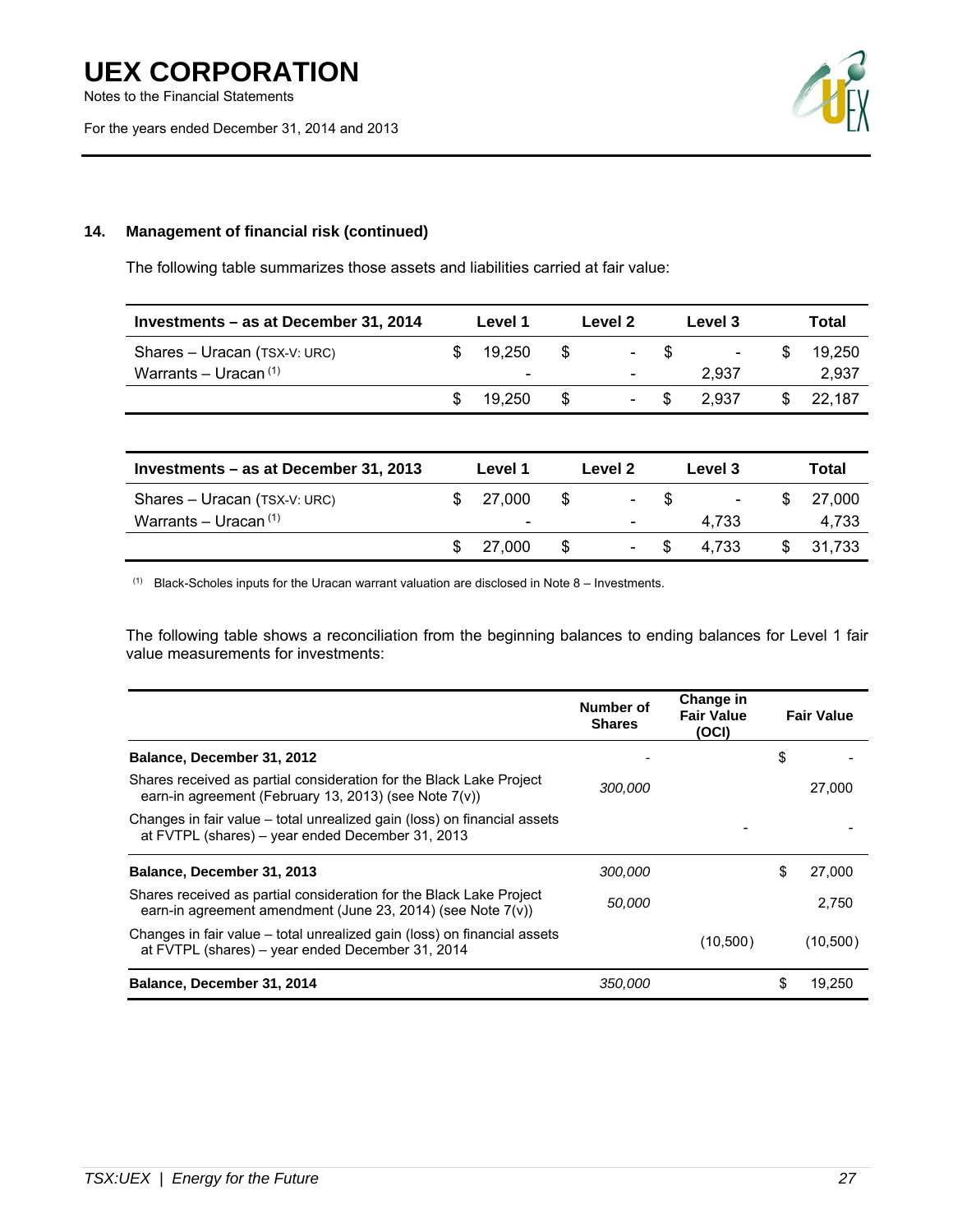Notes to the Financial Statements

For the years ended December 31, 2014 and 2013



# **14. Management of financial risk (continued)**

The Company's policy is to recognize transfers out of Level 3 as of the date of the event or change in circumstances that caused the transfer. There have been no transfers out of Level 3 in the period.

The following table shows a reconciliation from the beginning balances to ending balances for Level 3 fair value measurements:

|                                                                                                                                        | Number of<br>Warrants | Change in<br><b>Fair Value</b><br>(Expense) | Fair Value <sup>(1)</sup> |
|----------------------------------------------------------------------------------------------------------------------------------------|-----------------------|---------------------------------------------|---------------------------|
| Balance, December 31, 2012                                                                                                             |                       |                                             | \$                        |
| Warrants received as partial consideration for the Black Lake Project<br>earn-in agreement (February 13, 2013) (see Note 7(y))         | <i><b>150.000</b></i> |                                             | 8.931                     |
| Changes in fair value – total unrealized gain (loss) on held-for-trading<br>financial assets (warrants) - year ended December 31, 2013 |                       | (4, 198)                                    | (4, 198)                  |
| Balance, December 31, 2013                                                                                                             | <i>150.000</i>        |                                             | \$<br>4,733               |
| Warrants received as partial consideration for the Black Lake Project<br>earn-in agreement amendment (June 23, 2014) (see Note 7(v))   | 25,000                |                                             | 889                       |
| Changes in fair value - total unrealized gain (loss) on held-for-trading<br>financial assets (warrants) - year ended December 31, 2014 |                       | (2,685)                                     | (2,685)                   |
| Balance, December 31, 2014                                                                                                             | 175,000               |                                             | \$<br>2,937               |

(1) See Note 8 for Black-Scholes assumptions.

The following table shows the valuation techniques used in the determination of fair values within Level 3 of the hierarchy, as well as the key unobservable inputs used in the valuation model:

| Level 3 item      | <b>Valuation approach</b>                                                                           | Key unobservable inputs                                                                              | Inter-relationship between key<br>unobservable inputs and fair<br>value measurement    |
|-------------------|-----------------------------------------------------------------------------------------------------|------------------------------------------------------------------------------------------------------|----------------------------------------------------------------------------------------|
| Warrants - Uracan | The fair value has been<br>determined by using the<br><b>Black-Scholes option</b><br>pricing model. | Expected volatility for Uracan<br>shares, derived from the<br>shares' historical prices<br>(weekly). | The estimated fair value for the<br>warrants increases as the volatility<br>increases. |

# **15. Segmented information**

 The Company conducts its business as a single operating segment, being the mining and mineral exploration business in Canada. All mineral properties and equipment are located in Canada.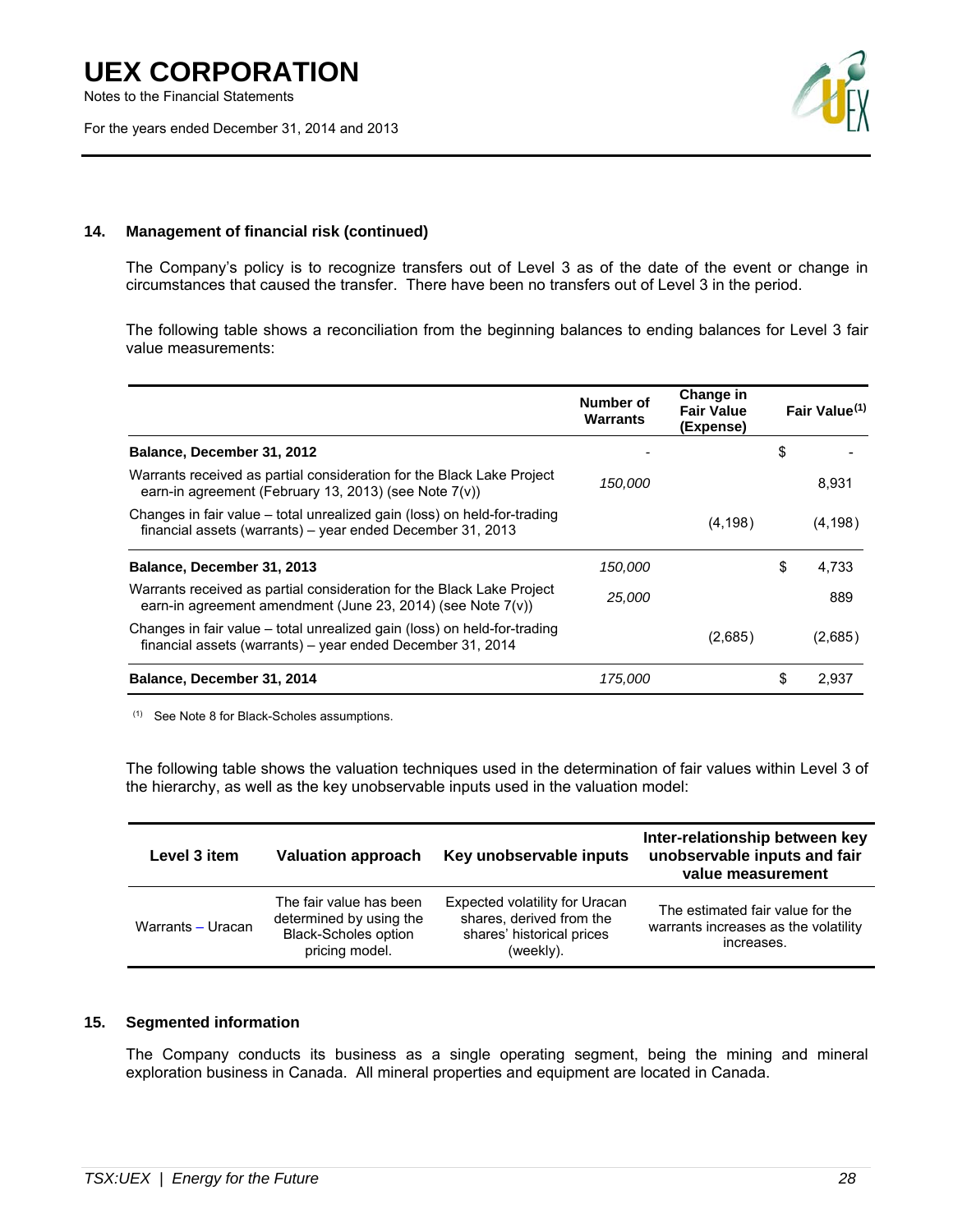Notes to the Financial Statements

For the years ended December 31, 2014 and 2013



### **16. Office expenses**

|                                | <b>Year ended December 31</b> |   |         |  |  |
|--------------------------------|-------------------------------|---|---------|--|--|
|                                | 2014                          |   |         |  |  |
| Insurance                      | 50,708                        | S | 49,090  |  |  |
| Office supplies and consulting | 334,062                       |   | 182,331 |  |  |
| Telephone                      | 17,496                        |   | 13,720  |  |  |
|                                | 402,266                       |   | 245,141 |  |  |

Certain comparative amounts contained in office expenses have been reclassified to conform to the current financial statement presentation. See Note 18, *Comparative figures*.

### **17. Related party transactions**

 The value of all transactions relating to key management personnel, close members of the family of persons that are key management personnel and entities over which they have control or significant influence are as follows:

(a) Related party transactions

 Related party transactions include the following payments which were made to related parties other than key management personnel:

|                                                               |   | <b>Year ended December 31</b> |             |  |  |
|---------------------------------------------------------------|---|-------------------------------|-------------|--|--|
|                                                               |   | 2014                          | 2013        |  |  |
| Other consultants <sup>(1)</sup>                              | S | 18.883                        | 2,400<br>\$ |  |  |
| Other consultants share-based payments (3)                    |   | 506                           | 4,446       |  |  |
| Panterra Geoservices Inc. <sup>(2)</sup>                      |   | 2,000                         | 42,950      |  |  |
| Panterra Geoservices Inc. share-based payments <sup>(3)</sup> |   | 18,654                        | 28,020      |  |  |
|                                                               | S | 40.043                        | 77,816      |  |  |

(1) Other consultants include close members of the family of R. Sierd Eriks, UEX's Vice-President of Exploration to October 23, 2014, who provided geological consulting services with specific services invoiced as provided.

(2) Panterra Geoservices Inc. is a company owned by David Rhys, a member of the management advisory board that provides geological consulting services to the Company. The management advisory board members are not paid a retainer or fee; specific services are invoiced as provided.

(3) Share-based compensation expense is the fair value of options granted which have been calculated using the Black-Scholes option-pricing model and the assumptions disclosed in Note 11(c).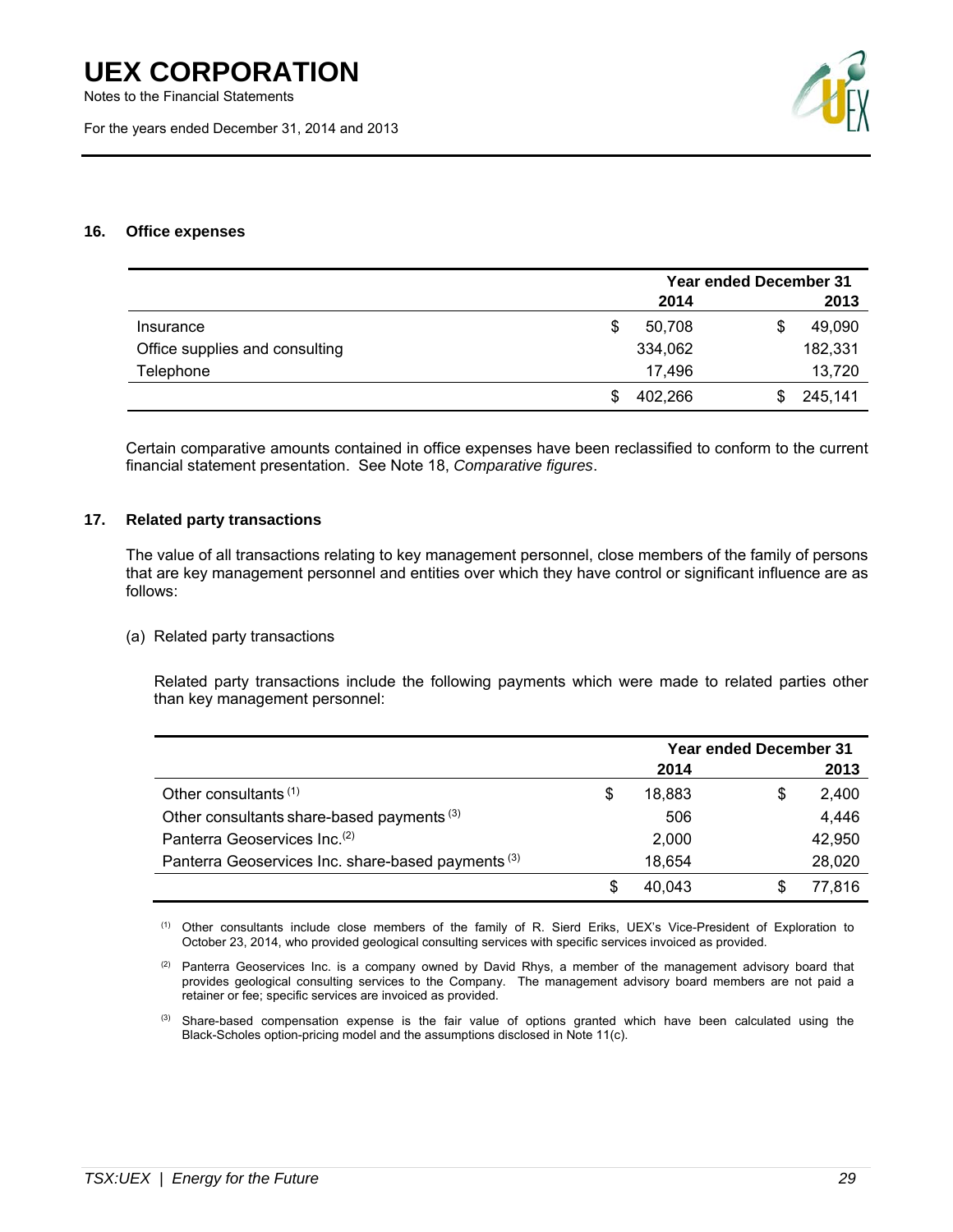Notes to the Financial Statements

For the years ended December 31, 2014 and 2013



# **17. Related party transactions (continued)**

### (b) Key management personnel compensation

 Key management personnel compensation includes management and director compensation as follows:

|                                                     | <b>Year ended December 31</b> |             |  |             |
|-----------------------------------------------------|-------------------------------|-------------|--|-------------|
|                                                     |                               | 2014        |  | 2013        |
| Salaries and short-term employee benefits (4)(5)(6) | S                             | 854,565     |  | 844.592     |
| Share-based payments <sup>(3)</sup>                 |                               | 455,512     |  | 578,805     |
| Other compensation <sup>(7)</sup>                   |                               | 183,000     |  |             |
|                                                     |                               | \$1,493,077 |  | \$1,423,397 |

(3) Share-based compensation expense is the fair value of options granted which have been calculated using the Black-Scholes option-pricing model and the assumptions disclosed in Note 11(c).

- (4) In the event of a change of control of the Company, certain senior management may elect to terminate their employment agreements and the Company shall pay termination benefits of up to two times their respective annual salaries at that time and all of their share purchase options will become immediately vested with all other employee benefits, if any, continuing for a period of up to two years.
- <sup>(5)</sup> In the event that Mr. Lemaitre's (UEX's President and CEO) employment is terminated by the Corporation for any reason other than as a result of a change of control, death or termination for cause, the Corporation will pay a termination amount equal to one year's base salary plus any bonus owing. All other employee related benefits will continue for a period of one year following such termination. Mr. Lemaitre may also terminate the employment agreement upon three months written notice to the Board and receive a lump sum payment equal to his base salary plus benefits for three months.
- <sup>(6)</sup> Includes full payment of all statutory and severance amounts related to the termination of UEX's former Vice-President of Exploration on October 23, 2014.
- $(7)$  Represents amounts paid in 2014 to Mr. Graham Thody, the Company's previous President and CEO, under the terms of a retirement consulting agreement (see Note 12). During the term of this agreement, Mr. Thody is not entitled to receive director's fees.

# **18. Comparative figures**

Certain prior period figures presented for comparative purposes have been reclassified to conform to the current financial statement presentation as follows:

|                       |                     | <b>Previous</b><br>presentation |      | Financial statement reclassification |                                 |           | Current<br>presentation |
|-----------------------|---------------------|---------------------------------|------|--------------------------------------|---------------------------------|-----------|-------------------------|
| Year ended            | December 31<br>2013 |                                 | Rent |                                      | <b>Project</b><br>investigation |           | December 31<br>2013     |
| Legal and audit       | \$                  | 204.295                         | \$   | $\overline{\phantom{0}}$             | \$                              | (17,072)  | \$<br>187,223           |
| Office expenses       |                     | 330.021                         |      | (22, 380)                            |                                 | (62, 500) | 245,141                 |
| Project investigation |                     | -                               |      |                                      |                                 | 79,572    | 79,572                  |
| Rent                  |                     | 116.042                         |      | 22,380                               |                                 | -         | 138,422                 |